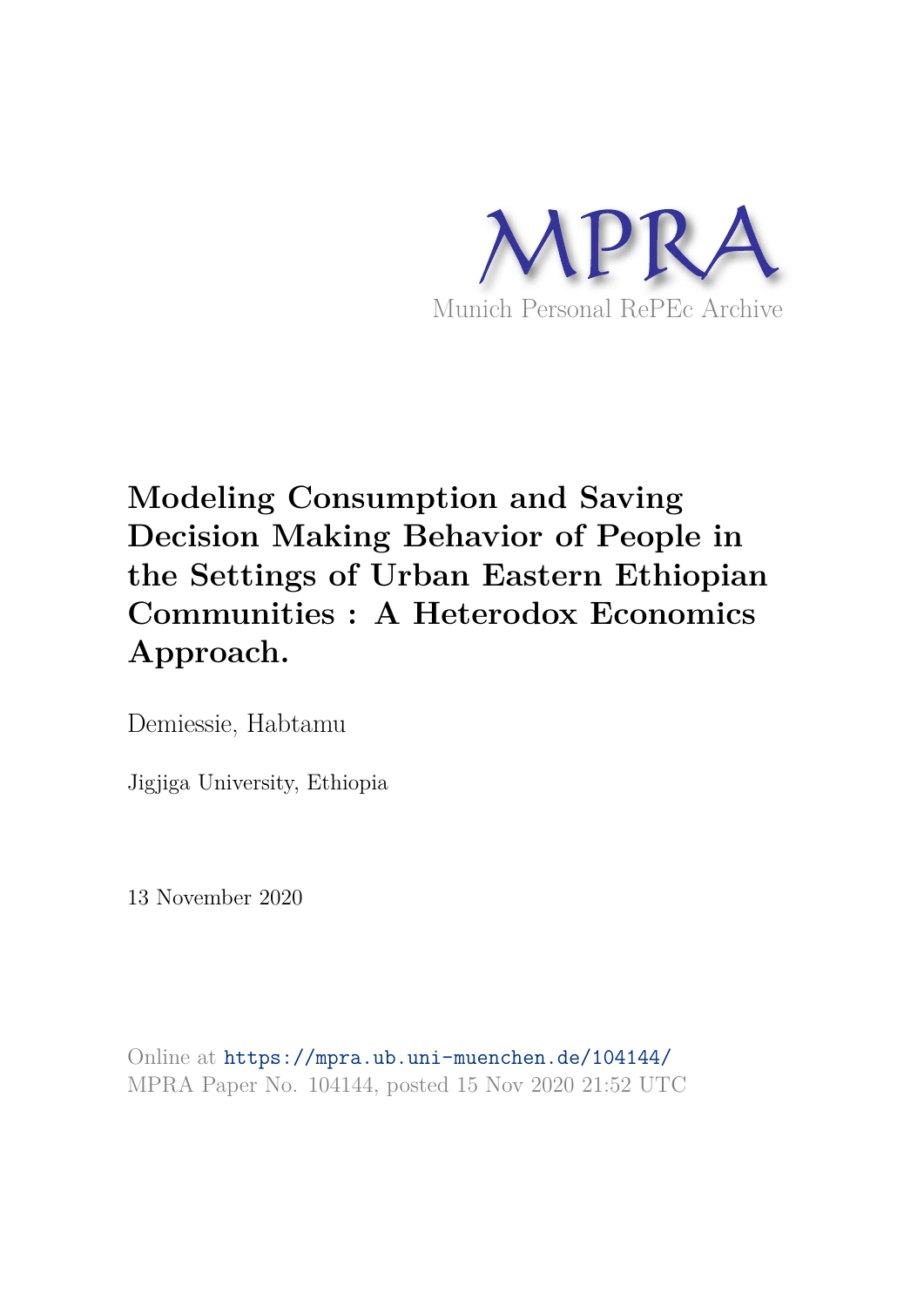## **Modeling Consumption and Saving Decision Making Behavior of People in the Settings of Urban Eastern Ethiopian Communities**

**A Heterodox Economics Approach** 

**Habtamu Girma Demiessie** 

**November 2020 Jigjiga, Ethiopia**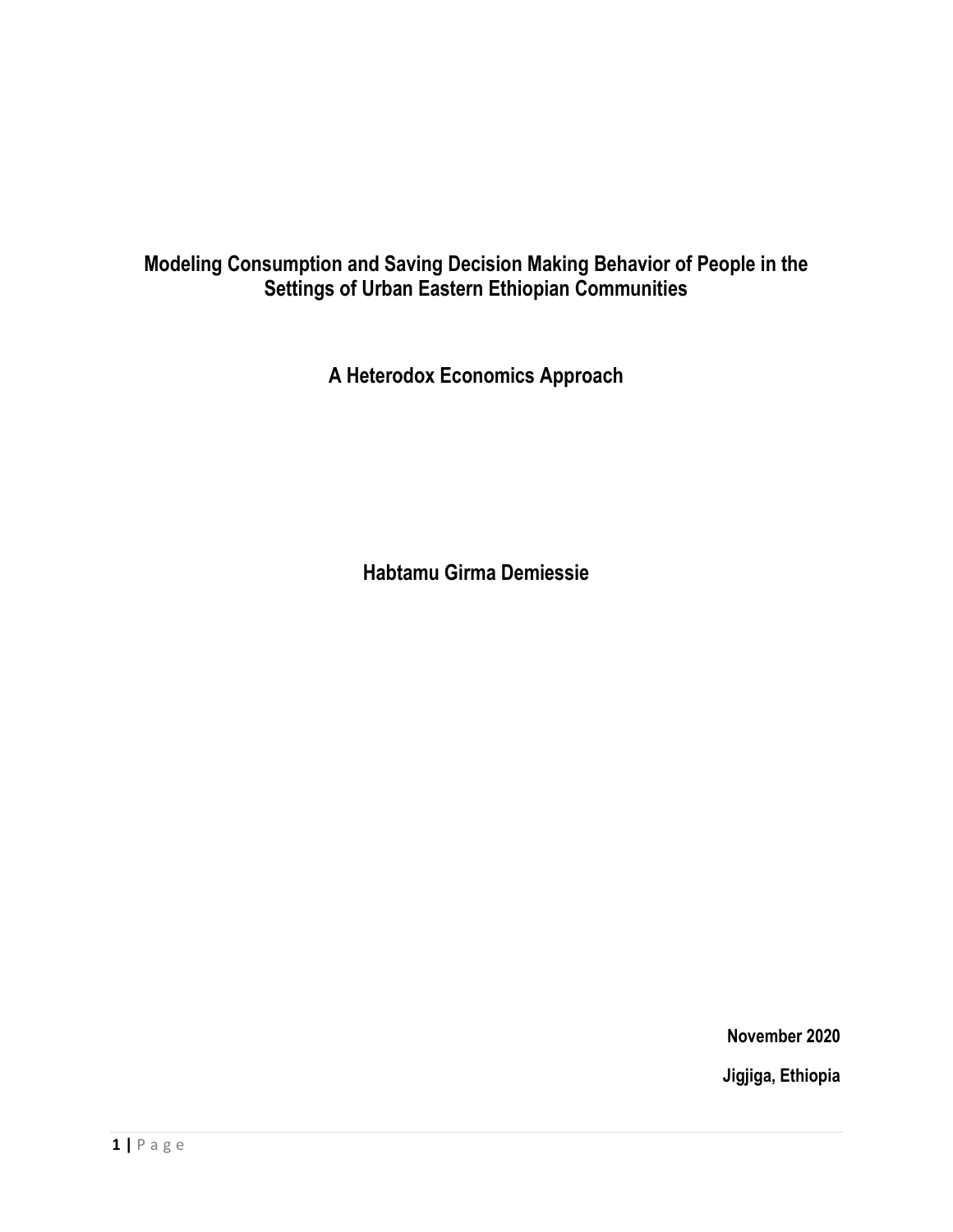## **NOTE TO READERS**

This paper is a preliminary and/or abridge version of a hypothetical research on the fabric of urban eastern Ethiopian economies. The draft manuscript of this study is completed for peer-review. The full length of the study can be accessed upon completion of peer review process and accepted for publication.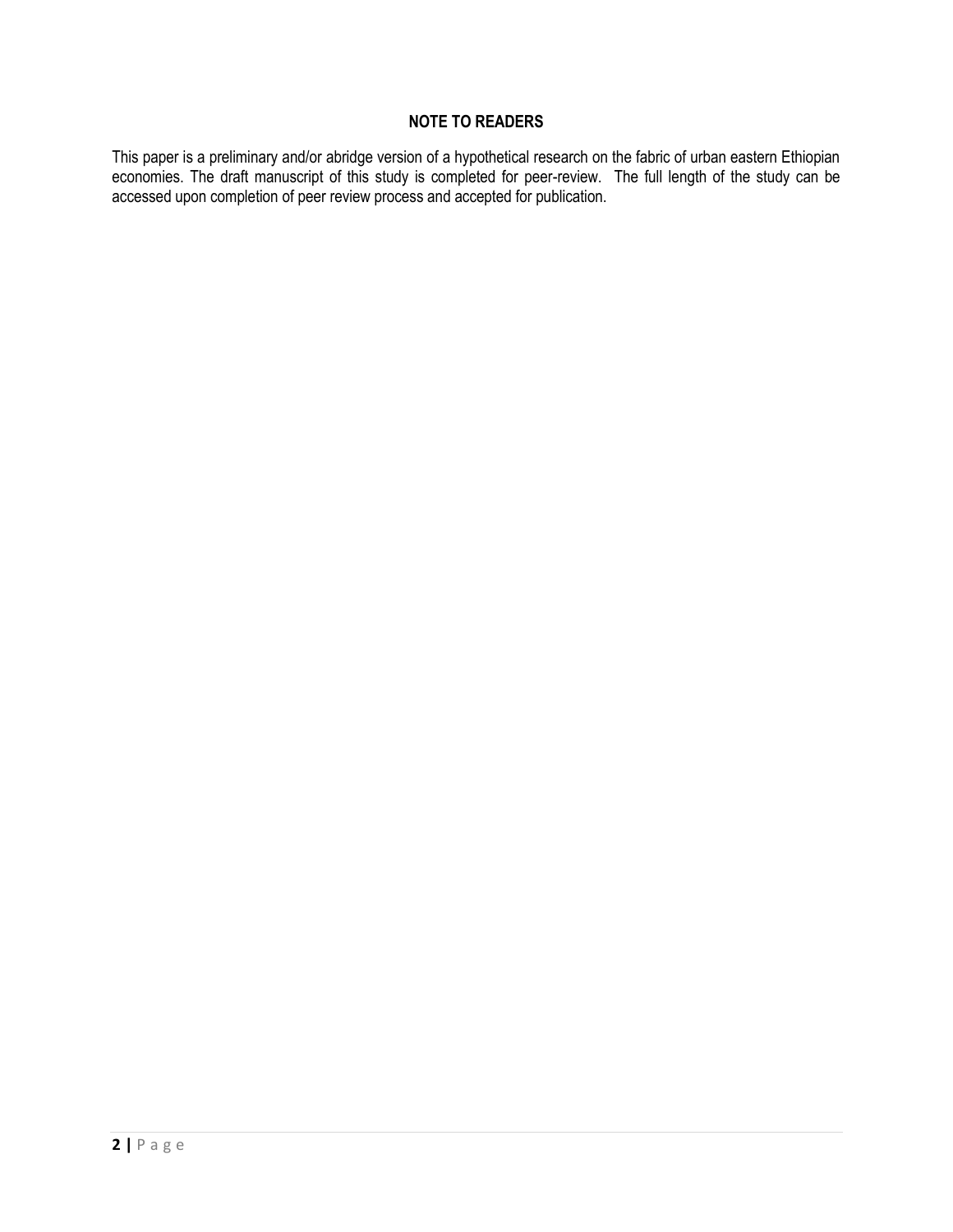#### **Abstract**

This study is aimed at modeling the essential behavioral and institutional aspects of the economic fabric of urban eastern Ethiopian communities with an emphasis on consumption/saving regime. Analysis made was based on interdisciplinary approach. The principles of a hypothetical research govern key aspects of inferences made. The study hypothesized that the essential construct of the consumption/saving regime is by product of shared value system in the communities of interest. In this regard, the shared value system is the result of a more or commonly shared environment (economic, socio-cultural, political, past governance, geographic and geo-political) by urban eastern Ethiopian communities in the past and present. The importance of shared value system is interpreted in shaping consumption/saving decision making behavior of people in its implications to making life uncertain/risky. The study found out that the constructs of prevailing consumption/saving regime is behavioral and institutional response mechanisms people/households/communities design to cope up the uncertain/risky nature of life in general and that of their economic life in particular. As prevailing uncertainties in life are not faced and/or felt equally by people/households/communities, generalization made on behavioral and institutional features of the consumption/saving regime is not linear across the board. In this regard, the potency of behavioral and institutional modeling made on consumption/saving regime is subjected to variations across individuals/communities of various entities: income/ occupational/ consumption groups; generations; locations (urban versus rural); socio-demographic variables, among others. The study further concludes that consumption/saving decision of individuals and/or the overall economic fabric in the settings of eastern Ethiopian communities is a complex phenomenon which is not only motivated by economic factors, but triggered by a host of non-economic determinants attributed to psychological, psychosocial, sociological, anthropological and geographical variables. Therefore, academic and policy interventions meant to study/influence the consumption/saving regime in the case of urban eastern Ethiopian communities requires considering the mentioned economic and non-economic variables with an interdisciplinary/multi sectorial tools/approaches.

**Keywords:** Eastern Ethiopia, Shared Value System, Consumption & Saving, Group Decision Making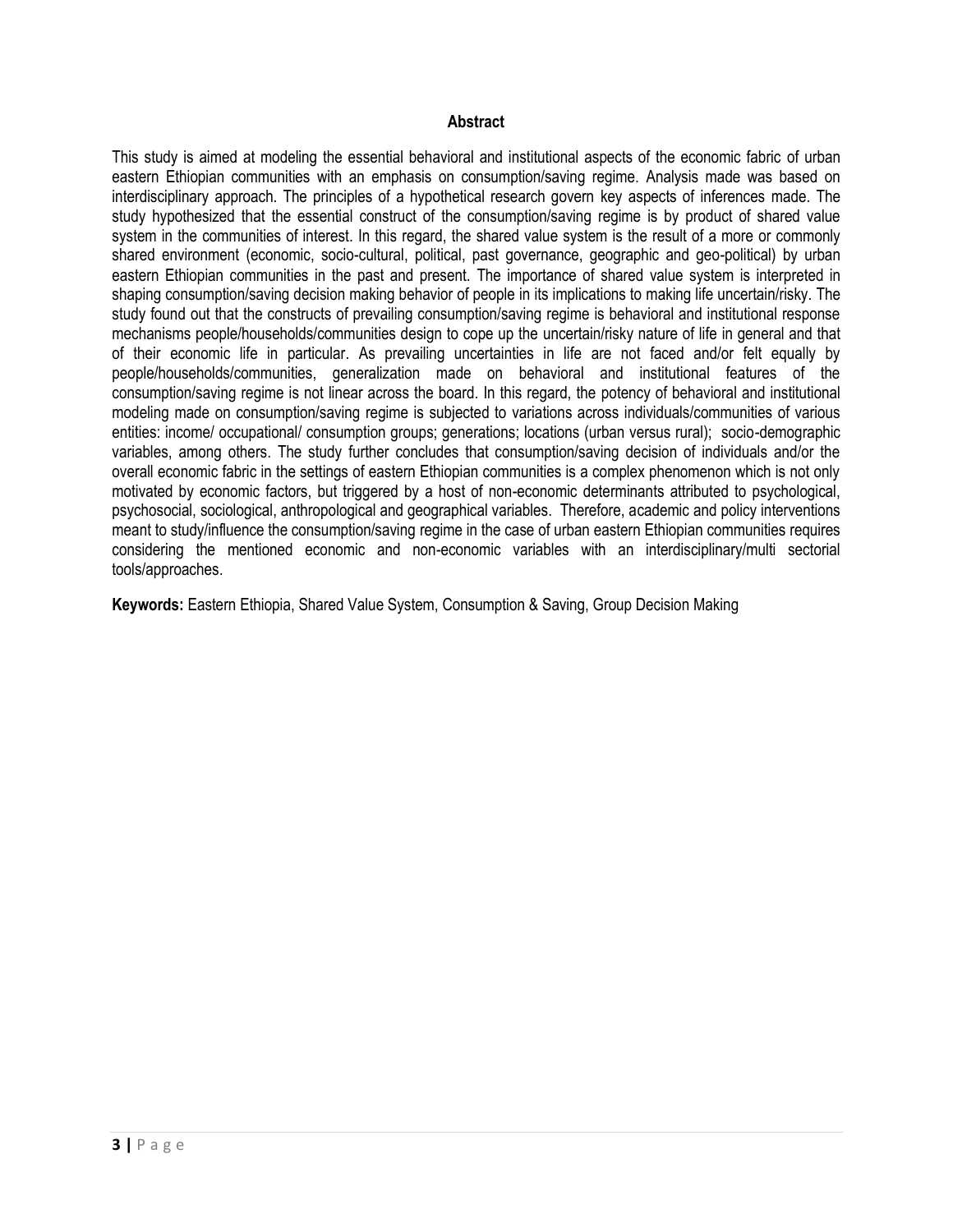#### **About the Author**

Habtamu Girma Demiessie is assistant professor of Economics at Jigjiga University, Ethiopia. An academic and a writer, Mr. Habtamu **authored 5 books and published more than 70 scholarly works.** His academic & literary works, which can be categorized as original research article, commentary, opinion or view point pieces, appeared on well read journals, Newsletters, print media and/or social media outlets in Ethiopia and abroad.

Readers interested to throw comments and critics on his works may contact the author via his addresses below:

#### **E-mail:**

- **[ruhe215@gmail.com](mailto:ruhe215@gmail.com)**
- **hab200517@yahoo.com.**

#### **Telephone (Mob):**

 $\bullet$  +251 (0) 912 064 095.

#### **Postal Address:**

Jigjiga University, Po box 1020, Jigjiga, Ethiopia

#### **Website/Blog sites:**

- **<https://www.jigjigauniversity.academia.edu/HabtamuGirma>**
- **<https://www.ruhehabtamu.wordpress.com/HabtamuGirma>**
- **[https://www.researchgate.net/profile/Habtamu\\_Demiessie2](https://www.researchgate.net/profile/Habtamu_Demiessie2)**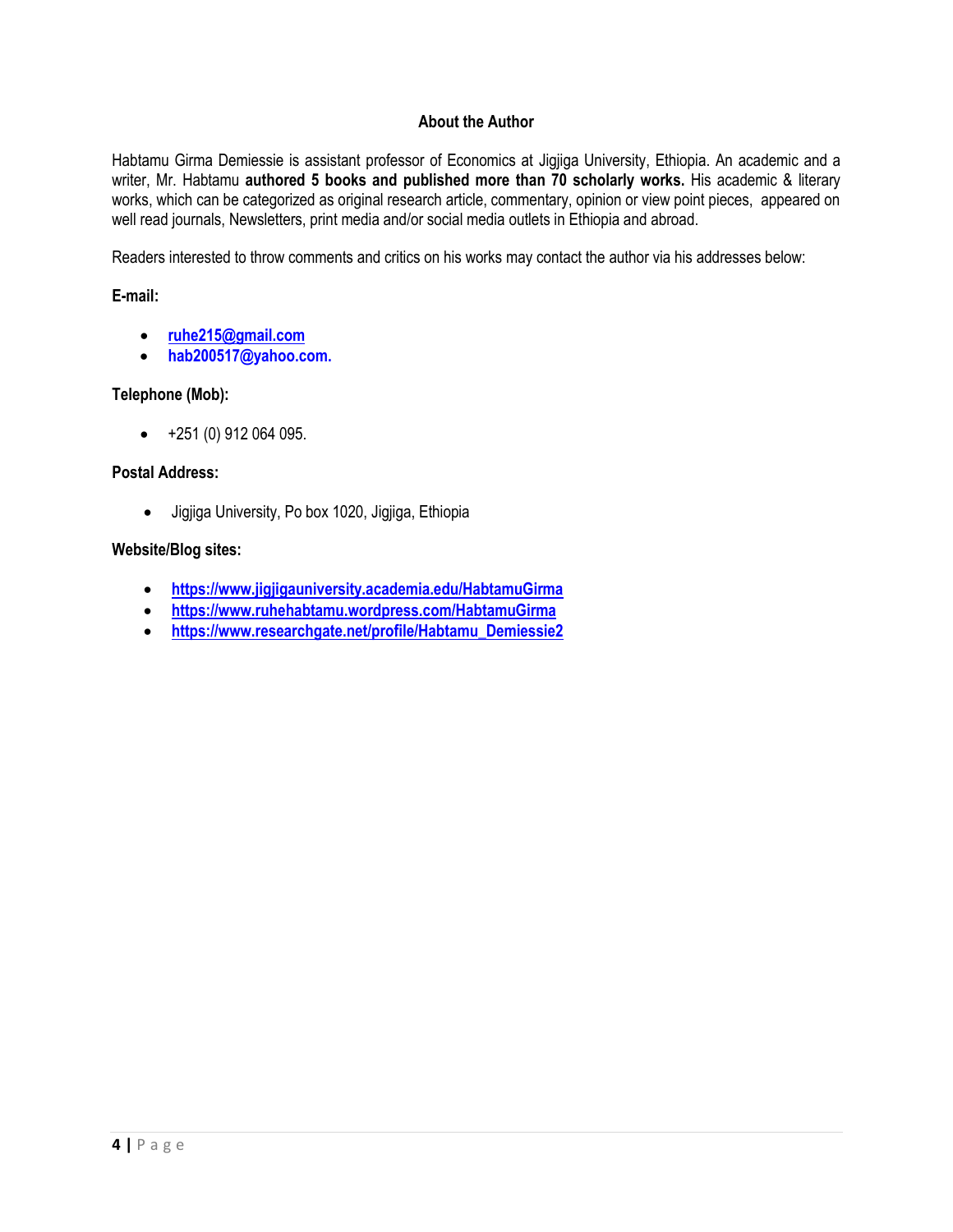## **1. INTRODUCTION**

#### **1.1. Background**

The importance of shared value system in shaping the economic fabric is well depicted in the literature. In this regard, the role of those value systems goes to defining the two core components of the economic fabric: the behavior of economic agents and the structure & functionality of institutional elements. (Degefe, 2009; Tewedaj,2006; Demiessie, 2016).

Learning on shared value system of helps to understand the decision making process of people in their economic transactions. In this regard, it helps map the rationality of economic actors; the individualistic motives; chart out the decision making process of economic agents in their economic transactions. Depicting shared value system is also critical to understand institutional make ups of prevailing economic order. Hence, the pillars of the institutional component of the economic orders are the outcomes and/or direct reflections of the shared value system. On one hand, the behavioral aspect of shared value system defines the nature of institutions. On the other hand, those institutional orders define the incentive system, in turn molding the behavior of economic agents (Sunstein 1997; Young 1998).

One can draw about the way the economic order structured and function by exploring shared value system and implied behavioral/institutional elements. By understanding about the shared value system, it is possible to learn about the individualistic motives of economic agents.

A particular importance of shared norms and value systems lie in molding the behavior of people in relation to consumption/saving decision making process. Studying the role of shared value system also helps to draw proper inference on consumption/saving regime by helping understand the nature, forms and functionalities of formal/informal institutions having direct/indirect linkage with consumption/saving aspect of the economic fabric (Weiss and Fershtman 1998; Parakesh, 2002).

Understanding the consumption and saving decision is very key to understand about the two pillars of the economic order: behavior of economic agents and economic structure. Understanding the behavioral and structural elements of consumption and saving decision process helps to learn about economic agents in many ways. For one, the consumption/saving decision making process /save is a reflection of cherished life style of economic agents. Moreover, learning on how people decide in their consumption/saving also implies on time preferences of economic agents of the present against the future.

Modeling the consumption/saving motives of people also telling about the prevailing institutional aspects of the economic fabric. More importantly, modeling the consumption/saving aspect of the economy enables to learn on key institutional and policy aspects that in one way or the other affect the structure, function and performances of the economic fabric in general.

### **1.2. Justification of the Study**

A visible nature of overall aspect of life among communities within urban eastern Ethiopia entails shared value system a powerful governing force than conventional rules and principles. One of the unique positions of the economic fabric of urban eastern Ethiopian communities is attributed to the consumption and saving behavior of people (Demiessie, 2016)

Despite the role of non-economic variables like shared value system in governing life in many dimensions, academic and policy interventions aimed at addressing the economic fabric of urban eastern Ethiopian communities often disregard those important variables.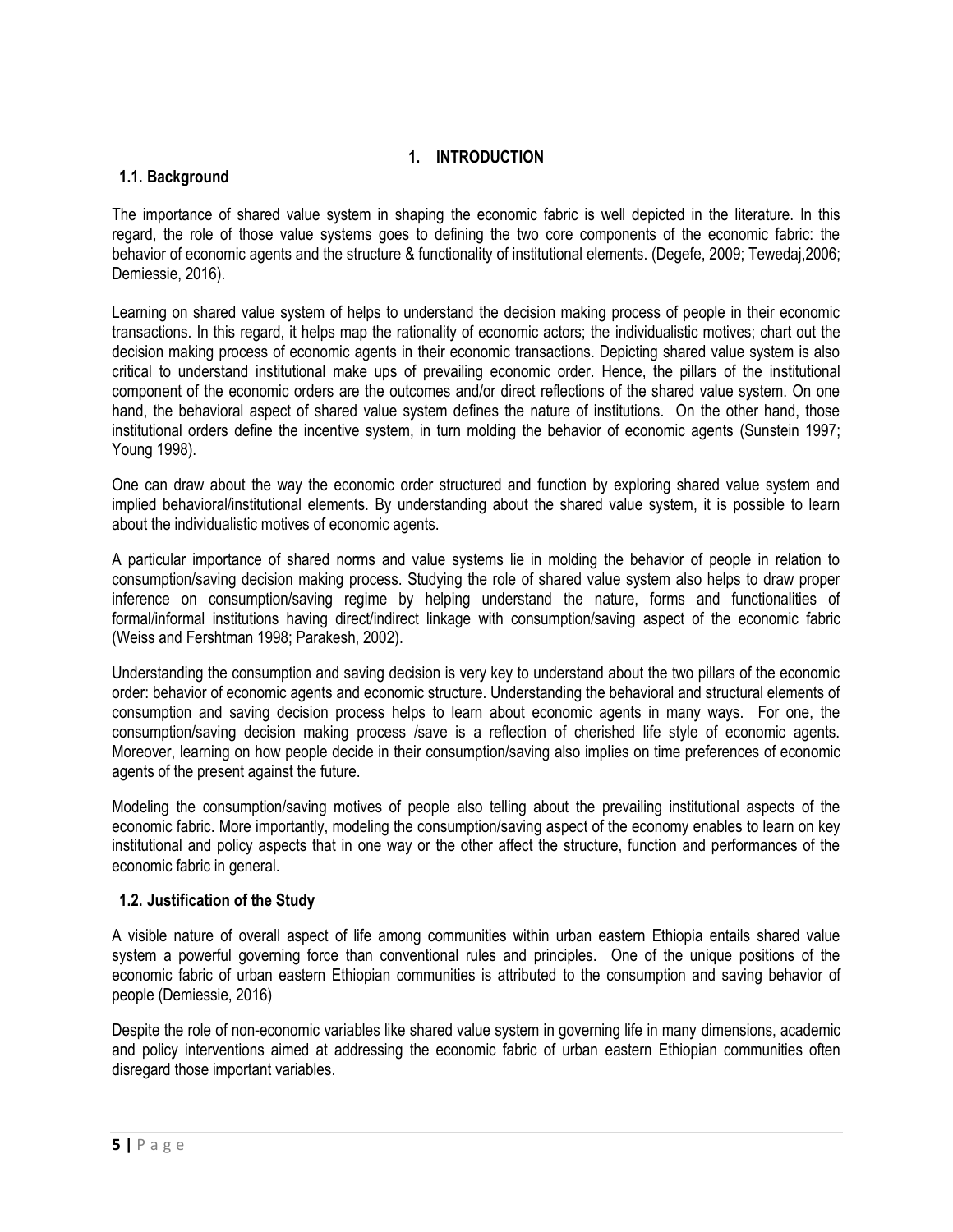The importance of studying shared value system and norms in shaping/defining the fabrics of the economy has an interesting dimension, where understanding on the role of those variables enables to depict on key aspects of the economy: the institutional order and behavior of economic agents in their consumption/saving decision makings. This study depicts the economic fabrics of urban eastern Ethiopian communities in line with consumption and saving decision making process of economic agents and the implied institutions.

Therefore, systematic inference over the structure and functionality of overall environment (with emphasis on the socio-economic environment) were made. The importance of prevailing environment in terms of defining shared value system is also explored. How shared value system interpreted into behavioral and institutional aspects of consumption/saving regime is also made.

Core behavioral and institutional inferences made on shared value system in line with shaping the consumption/saving regime involves the followings: cherished lifestyle, rationality of economic agents, the time preferences of economic agents (the present against the future) in their consumption/saving decisions; value to work; value to material life in general and value to money; how people perceive about defining purpose in life (including their economic life); hedonic wellbeing (perceived satisfaction) in material life; individualistic motives, risk taking behaviors and perceptions to saving, among others.

## **1.2. Objective**

The objective of this study is to hypothesize on the consumption and saving decision makings of people in the settings of urban eastern Ethiopian communities.

More specifically, the study tries to address for the followings:

- Enquire the underlying motive of people in their consumption and saving decisions by exploring the shared value system.
- Investigate how shared value system interpreted into behavioral and institutional aspects of consumption and saving decisions of economic agents
- Hypothesize on the behavioral and institutional aspects of consumption/saving decision process of people.
- Identify the pillars and peculiarities of consumption and saving regimes in the settings of urban eastern Ethiopian communities.

## **1.3. Source of Information**

As source of information, this study relies upon both primary and secondary sources. In the ethnographic aspect of the study, analysis & inferences were largely based on fieldwork and personal observations. In the formative aspect of the study, in-depth-interviews, focus group discussions (FGDs), key informant interviews (KII) were used. Moreover, the topic was discussed and deliberated through panel discussion and in the informal gatherings with individuals & scholars having good knowledge of eastern Ethiopia communities.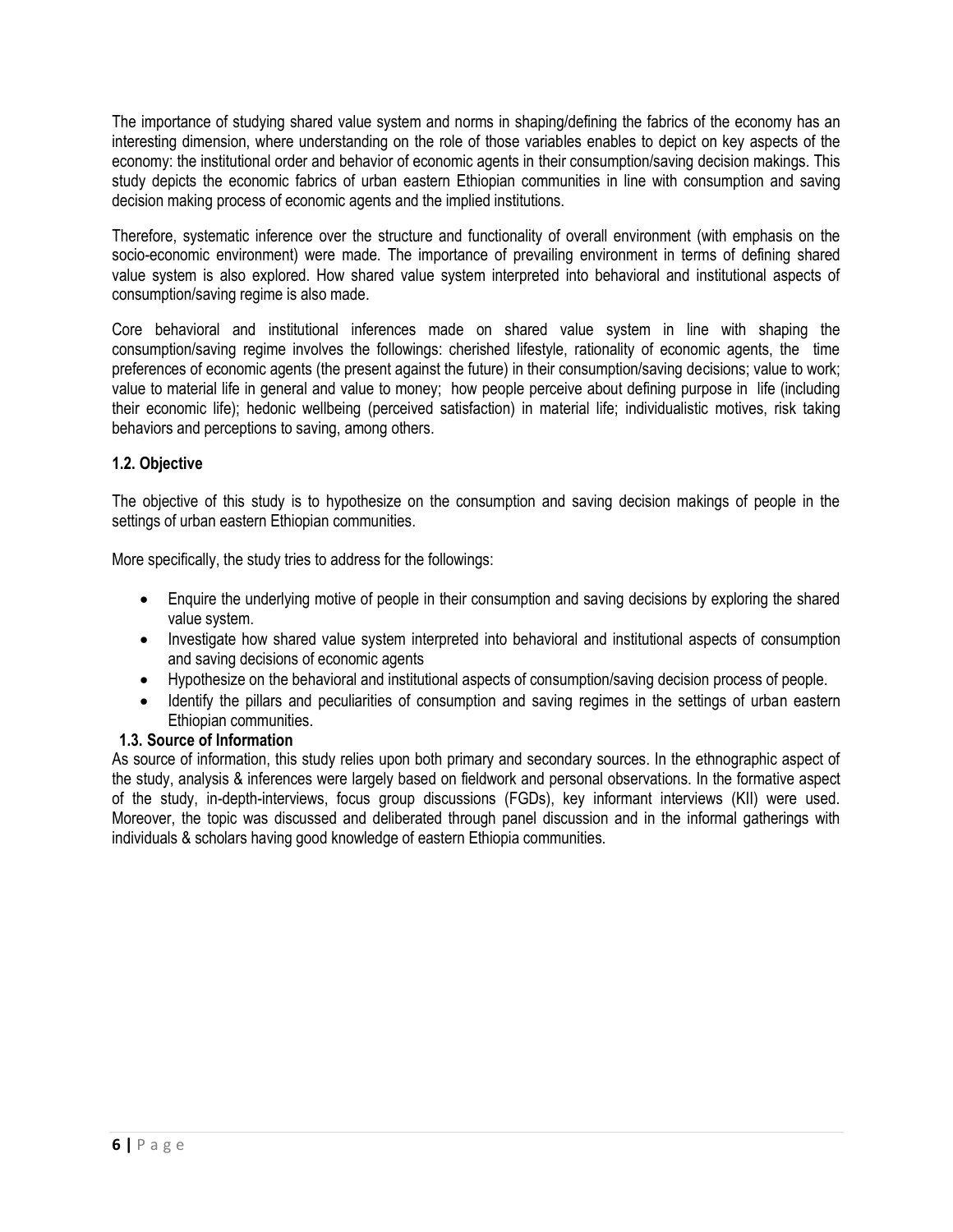## **2. MATERIALS AND METHODS**

This study caters to interdisciplinary approach, with techniques/tools/theories/empirics from diverse fields & strands of thoughts employed: positive psychology, social psychology, behavioral economics, institutional economics, economic sociology, economic anthropology, behavioral & economic geography, political economy, among others.

#### **2.1. Description of the Study Area**

Though there is no administrative organization, at least in the current context, something as eastern Ethiopian communities, this article simply referred urban communities in the current eastern & western Hararghe zones of Oromia regional state; city council of Dire Dawa; the Harari region; major urban centers in Ethiopian Somali Regional State.The analysis is largely made through inferences made on the socio-economic structure, behaviors and motivation of people, institutions installed having importance to economic and social wellbeing of people prevalent in the following towns and cities: Assebe Teferi (Chiro), Harar, Dire Dawa, Jigjiga, Kebridahar and Godey. People & communities living in those cities and towns represent a typical socio-economic order, socio-cultural mix and political dynamics in the case of urban eastern Ethiopia.

As the working of social fabric in those communities is largely conditioned by prevailing socio-cultural institutions widely functional in rural settings in particular, communities in rural part of eastern Ethiopia are within the domain of our analysis. Hence, inferences and generalizations made are based on the whole socio-cultural set-ups and economic structure of communities in mentioned towns and cities.



Figure 1: Map of Study Area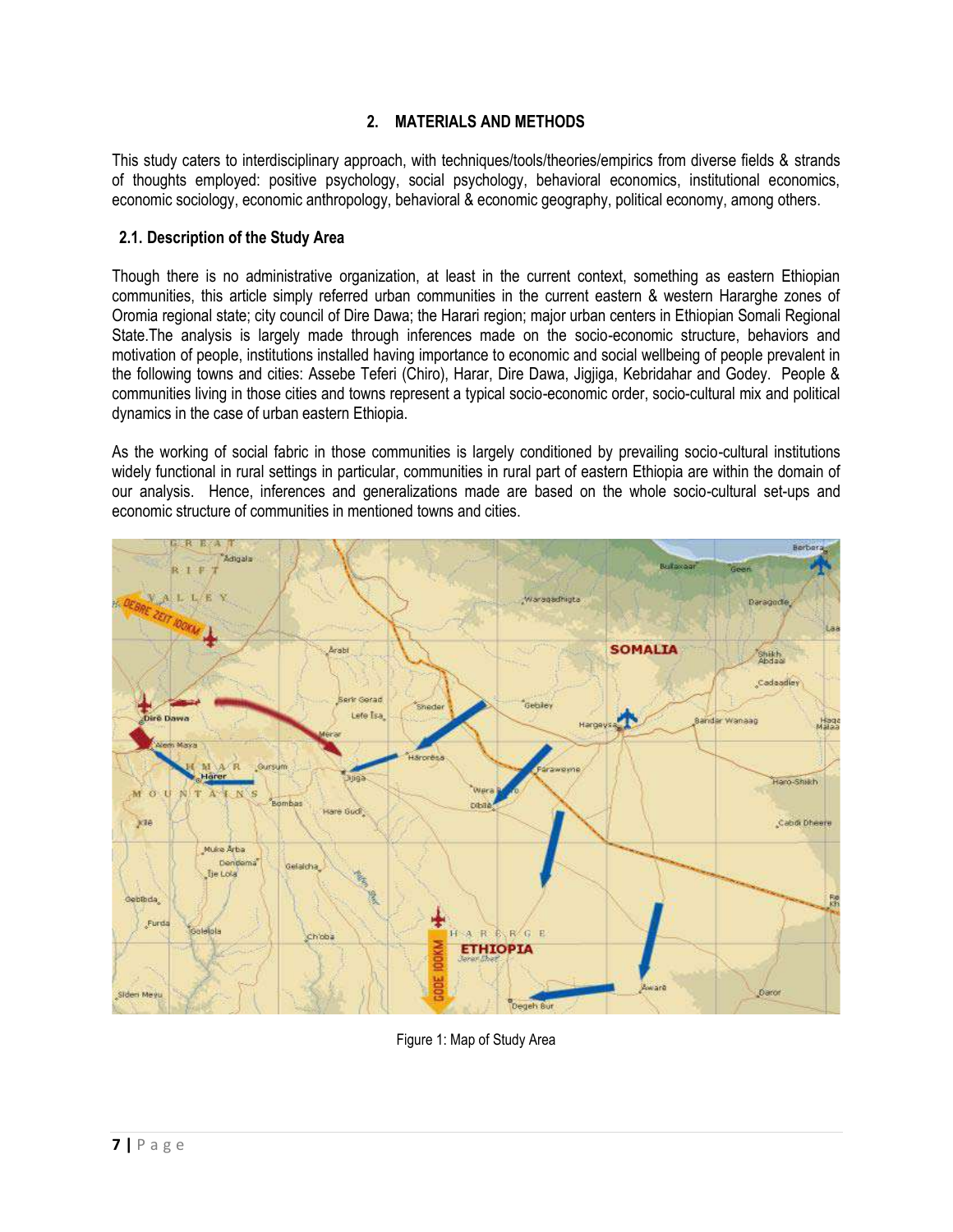## **2.2. Theoretical Framework**

While making analysis and inferences, suiting conceptual/theoretical frameworks and tools that would better address the objectives defined by the study were employed.

## *2.2.1. Theoretical Framework (to address the first three Objectives)*

The theoretical framework of synthesizing ideas to addressing the first three objectives of this study was based on Karim Errouak (2016). The framework is primarily developed to look the connection between economic structure and motivation of economic agents, the two aspects of the economy. The first aspect entails in investigating the possible linkages among economic institutions. The second aspect examines the motivation of people in various economic activities, and how that in turn shapes their behavior in their economic transactions.

### *2.2.2. Theoretical Framework (to Address the Fourth Objective)*

To address the fourth objective of this study, the framework of analysis was based on consumption/saving criteria defined by economic, psychological, institutional, sociological and anthropological theories of consumption and saving. The criteria defined by each subjects of social science/humanity studies is considered based on behavioral and institutional characters.



Figure 2: Determinants of Consumption/Saving Decision Making Process of People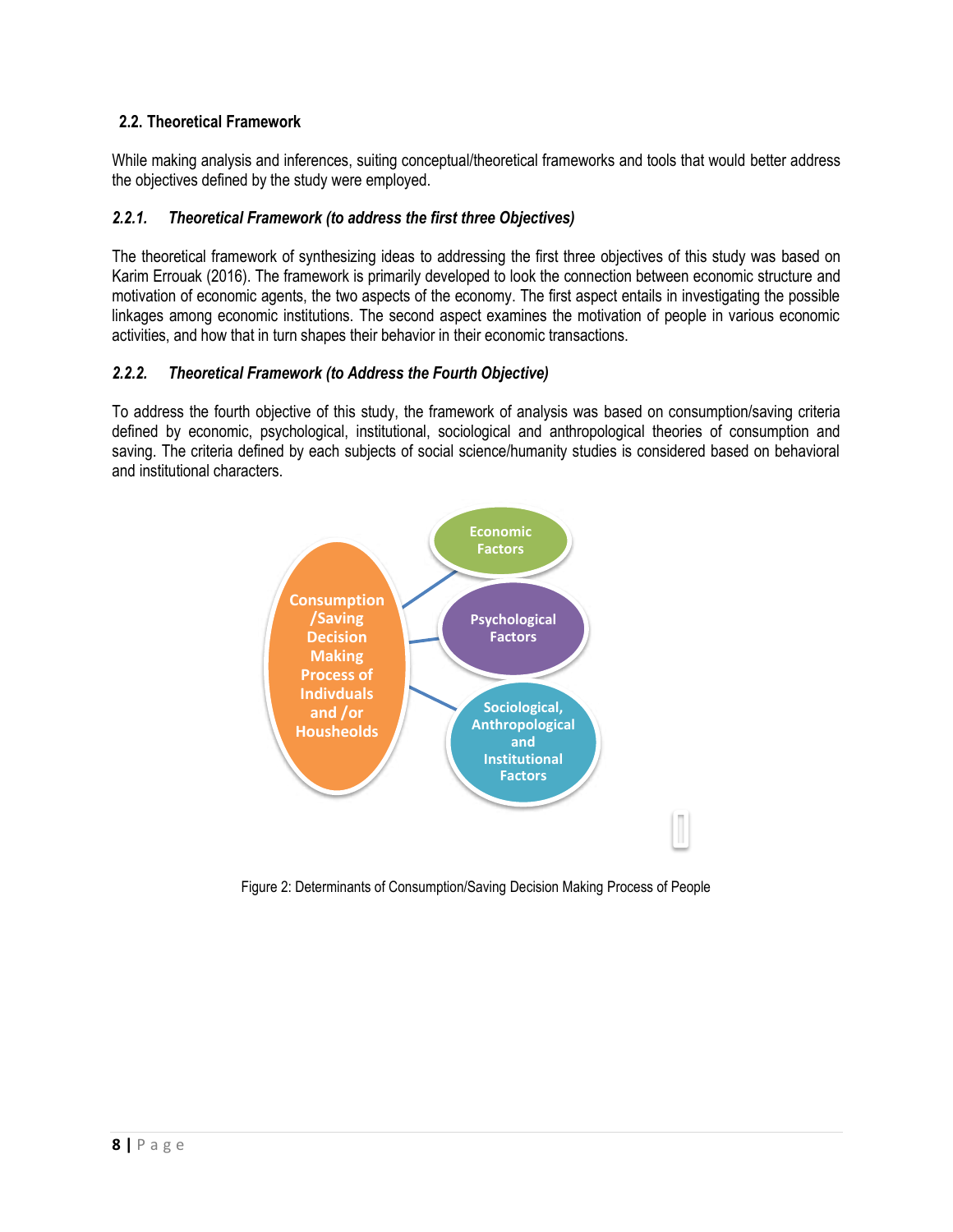## **2.3. Techniques/Tools of Analysis and Inference**

The techniques of analysis and making inference made in this study involve a combination of ethnographic approach; technique of characterization, comparison & conceptualization and formative research approaches.

## *a. Ethnographic Approach*

Ethnographic account entails attempts to investigate, explain and/or model the prevailing institutions & social fabric shared amongst eastern Ethiopia communities. In its ethnographic face, the study tries to explore and infer on shared norms, attitudes, value system, socio-cultural and demographic dynamics in the communities of interest.

Ethnographic account also involves an inquiry into the people and prevailing institutional arrangements that govern life among communities of interest. Doing so, the decision making behaviors of individuals (people) in different departments (aspects) of life can be framed. Furthermore, ethnographic approach helps depict on the essence, nature and workings of institutions for social, cultural, economic, religion (faith), security, governance, resource allocation, risk sharing and diversification, among others.

In general, as the first objective of the study is meant to draw the shared value system among eastern Ethiopian communities, a technique of ethnographic study better helps to making inference.

### *b. Techniques of Characterization, Comparative Analysis and Conceptualization*

In order to make inferences on some of the objectives of the study, a technique of characterization, comparisons and conceptualization is employed.

By way of characterization, the hypothesized shared value system was triangulated or attested with the prevailing realities ascribed to particular aspect of life in the communities of interest. Such triangulation is heavily dependent on the personal observations, informal discussion with people belonging from those communities and/or individuals having a good knowledge about people, fabrics and institutions in the communities of interest.

Where it is necessary, a comparative analysis among the divergent socio-economic and socio-cultural orders within and away from the communities of interest of the study is made to make inferences. In this regard, the major subjects of comparisons were cultural setups, social norms & value systems, faiths (religions), systems of governance, livelihood systems, family types & structures. Another area of comparative analysis subjected is time factor, where the study investigated on the fabrics of communities across different generations.

### *c. Formative Research Approach*

Formative research is an activity conducted before making practical interventions, and often at the beginning of programs or project design process. It is used to gain insight into the overall socio-economic environment; relevant characteristics of primary and secondary audiences; communication access, motives, habits and preferences of people; and the main drivers of behavior.

In its formative aspect, this study tries to show why and how the shared value system depicted may end up progressive or regressive to individuals and communities. To infer on possible implications to wellbeing of a particular behavioral and/or institutional element, appealing (relevant) theoretical and empirical evidences were consulted from wider literature. Those efforts were also complemented by firsthand information gathered through personal observations, fieldwork anecdotes and informal discussions with individuals the author considered for having rich account on the people and institutions of Eastern Ethiopia communities. Furthermore, the topic was discussed and debated, when it was presented as a panel paper on the Third Annual Conference on Eastern Ethiopia Economic Development held in 2014.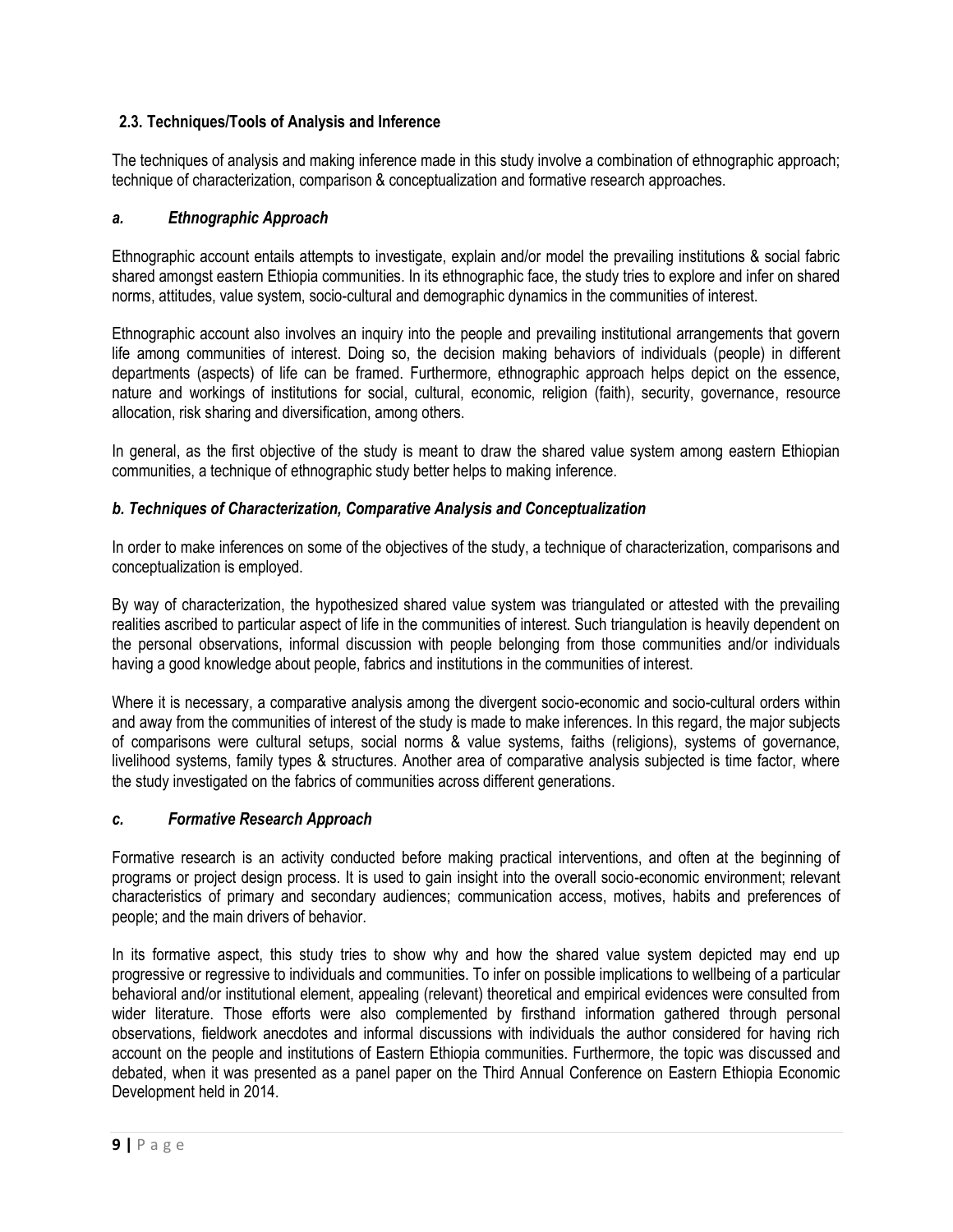In some cases, the author makes critical inquiries and attempted to forefronts own understandings, hypothesis or inferences, as presented in the study, under case studies, footnotes, or end notes.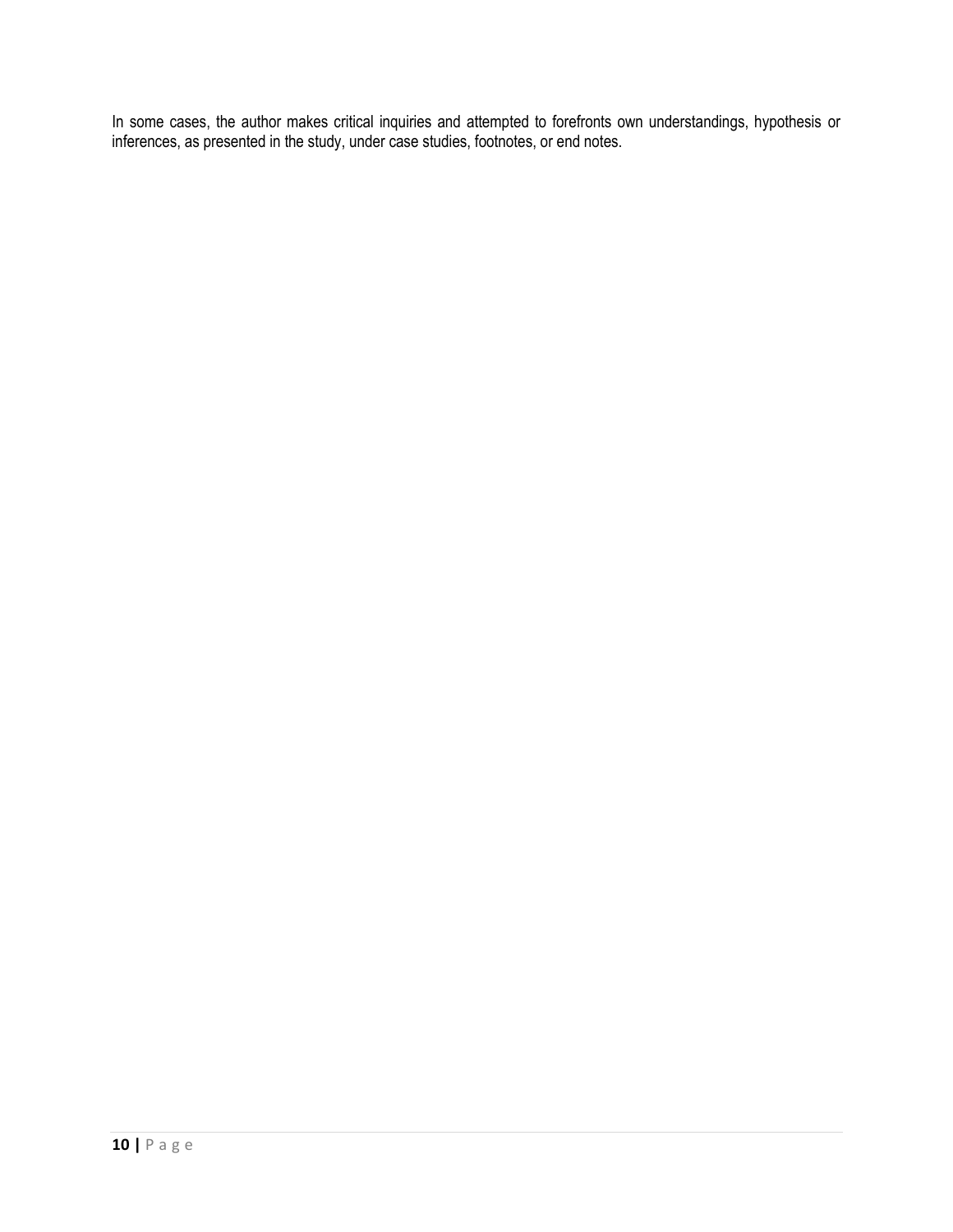## **3. DEFINING AND CHARACTERIZING SHARED VALUE SYSTEM**

Despite diverse socio-cultural and religious backgrounds, if there is a unifying factor among people belonging urban communities of eastern Ethiopia is the philosophical construct of the motivations (behaviors) of people and prevailing institutions. The shared values as defined in both of its pillars manifested mainly in molding the decision making behavior of economic agents.

## **3.1. Source of Shred Value System**

The underlying reasons triggering people to pursue of shared value system are shared socio-economic structure, system of past governance, socio-cultural institutions; geographic and geo-political variables, among others, breeds uncertain or risks in the economic life. The importance of those variables should be understood in their implications to creating risks and uncertainties on the economic life of households/individuals and consequent implications in defining the nature and workings of the socio-economic order. This circumstance, in one way or the other, deprives the material and emotional status of people/communities.

In this regard, Structural problems fermenting and/or nurturing economic uncertainties include unemployment, corrupt trade regime and contraband (smuggling of goods), infrastructural bottlenecks and more importantly poverty. Among geo-political elements are war and contraband, both of which have paramount importance in explaining the underlying psychological, behavioral and socio-economic factors that trigger people pursue shared value system.

### **3.2. Defining Shared Value System**

While defining the shared value system in the context of eastern Ethiopia, the study adopted a theoretical framework by Errouak (2016).. Accordingly], using Fieldwork and Modeling Behavior framework, one can explore and map the essential constructs of mindsets of economic agents in a way that determine their behavior in their economic transactions in general..

In lieu of the two theoretical frameworks, the study hypothesized for the governing values (principles) of life, as shared by individuals belonging to eastern Ethiopia communities, as follows:-

- People are less interested to critically evaluate on issues before making decisions.
	- $\circ$  Across much of Ethiopia, such state of mind is taken for granted typical behavior of individuals from eastern part of the country. The mentioned value is regarded pillar of a 'unique lifestyle" peculiar to easterners
	- $\circ$  Psychological explanations for why people behave so entails a risk aversion mechanism, signaling people are faced with risky situations. For Porcelli & Delgado (2009, Pp 278–283), people taking such mode of risk aversion behave in "Higher risk aversion in gains domain, more risk seeking in loss domain'.
- People are less interested, and in many instances deliberately avoid, hearing or seeing the negative outcome of their decision.
	- $\circ$  Evidences from behavioral sciences indicate the mentioned behavioral response is triggered by an uncertain environment where people cannot manage and correct the associated risky circumstances by own personal effort alone. As a way out, individuals develop behavioral mechanisms to cope up with uncertain nature of life. According to [McClelland 1961, Pp 99], people develop such a psychology because "Such knowledge is a source of anxiety because it provides not proof of success but also clear evidence of failure".

### **3.3. Contextual Elements while Hypothesizing Shared Value System**

While making attempts to model the consumption and saving decision makings of people in the urban eastern Ethiopian settings, it takes to note on the contexts. In this study, those contexts were identified to be of two: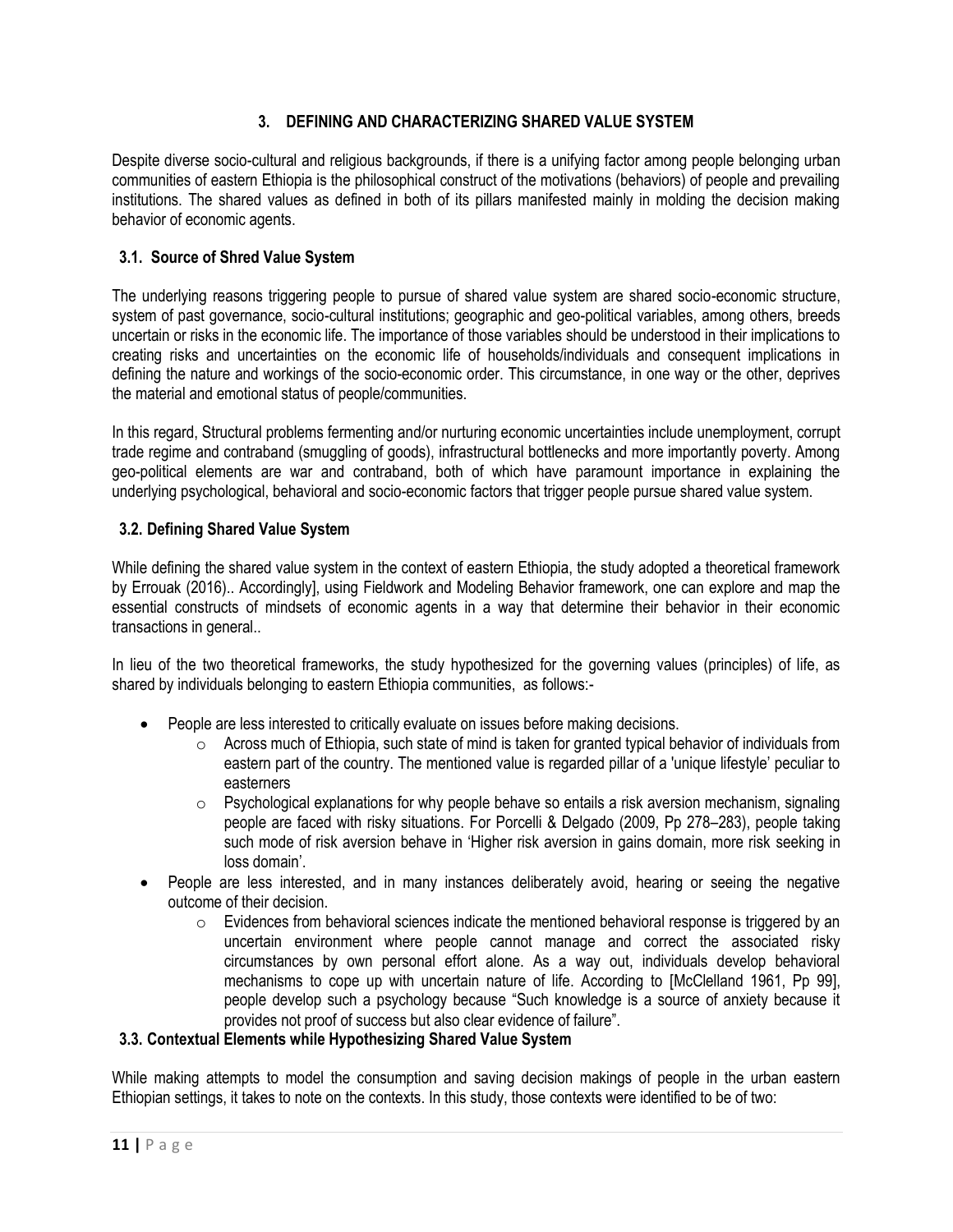The first context, the generalization made on economic decision makings is based on a hypothesis that the essence of shared life style, institutions and behavioral elements are basically social constructs to withstand the wider nature of risks/uncertainties sparked by a host of factors mentioned in previous pages, which in fact constructs the essential feature of urban centers of eastern Ethiopia.

That being the case, the nature, forms and extent of risks felt is subjected to differences across individuals, family units and communities. Those differences in risk/uncertainty are subjected, across different communities/family groups; across different socio-economic groups;" across different time horizons and spatial differences attributed to people/communities too.

## *Individual /Family/ Community Specific Contexts*

While characterizing/explaining the essence of shared value system in line with consumption/saving decision makings and implied institutional elements, the results of the study hypothesized for risk level differences attributed to demographic characteristics of economic agents: family background, age; sex; marital status; residential background (as local or or new comers to urban eastern Ethiopia); religion or faith, among others.

### *Socio-economic Contexts*

Variables within the socio-economic groups can be income groups and employment groups.

Income groups shall be identified by the following attributes:

- Major source of income (earned income; income from family/social transfer);
- Form of income (regular income; irregular income) and
- Nature of present/future income (in terms of certainty)

Employment groups shall be identified by the following attributes:

- Major source of employment (self-employed, employed or unemployed)
- Form of employment (formal sector versus informal sector)
- Type of employment (trade, agriculture, government employee).

### *Time* **and** *Spatial Contexts*

*Time* and *spatial* elements are also key variables to integrate while modeling the shared value system and implied norms in line with molding consumption/saving decision making behaviors of economic agents. This is because, along with the dynamics in time and space, there appeared structural (institutional) changes, in turn implicating into value system, behavior and motives of people and communities.

At least for analysis and inference made in the study, the time dimension is meant to indicate mainly two things: the times associated with systems of governance communities has passed through; another one is to locate individuals to which *particular generation* they belongs to. In this regard, a bulk of inference made in this study aligns to the post 1977 war between Ethiopia and Somali war of 1977.

The spatial dimension, in the context of narratives of this study, is installed to refer whether a person`s background is from *rural* or *urban* settings; alternative agro-ecological zones (agrarian, agro-pastoral, or pastoral), or different climatic zones (arid, semi-desert or desert).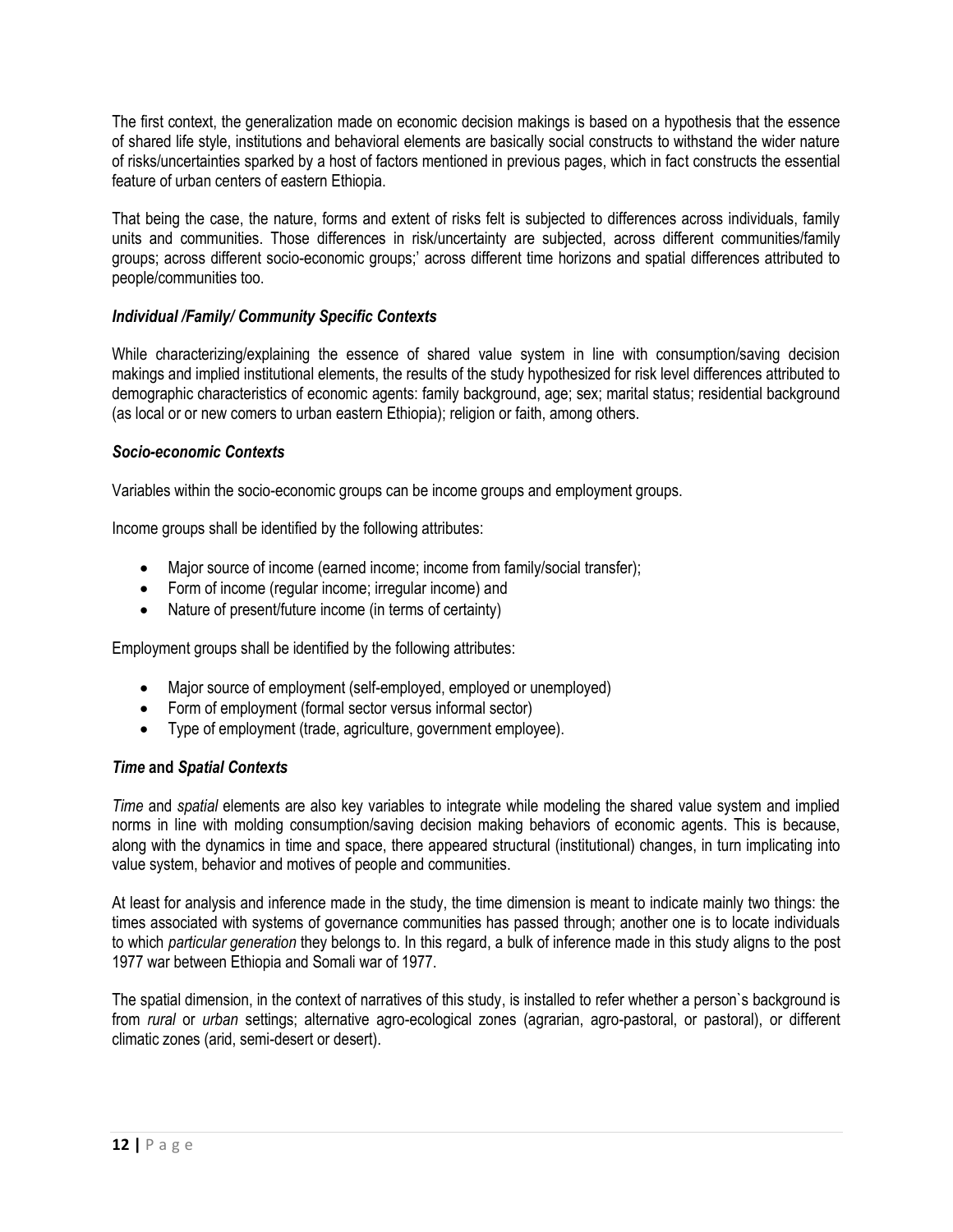#### **3.4. Characterizing Shared value system**

Characterizing the shared value system entails exploring the possible links between the behaviors & motives of people on one hand and the wider environment prevailing in Eastern Ethiopian settings on the other. In general, the essence of characterizing shared value system shall be understood from two perspectives.

First, characterizing shared value system is to substantiate the consumption/saving decision making of economic agents as hypothesized in the study with theoretical, empirical and contextual (practical) realities. Recent developments in social science entails that exploring for the wider environment is critical have to sketch the motives (behaviors) of people and depict the nature and functioning of institutions. Therefore, psychological, economic, sociocultural, geo-political & geographical environment in context of eastern Ethiopia - in line with possible implication to evoking for uncertainties of life - is explored.

#### *Psychological and/or Psychosocial Characterizations*

The psychological characterization of shared value system involves two: in its implications to mold the affective status of an individual and in defining shared psych of people. Theoretical and empirical evidences from positive psychology entails the shared values identified so far as characterizing eastern Ethiopia communities are behavioral and/or institutional mechanism people and communities devised to cope up deprivations of affective wellbeing.

People develop a psychology not to look for the definite knowledge of the results of their choices as psychological tools to mitigate exposure for various forms of risks and associated emotional deprivations or negative affect. According to McClelland 1961, people develop such a psychology because "Such knowledge is a source of anxiety because it provides not proof of success but also clear evidence of failure".

#### *Economic characterization*

Essentially, the economic characterization of shared value system is relied on the shared psychological and institutional elements among communities of interest. In this regard, the economic characterization has two components, which can be generalized as the behavioral and institutional aspects of an ideal consumption/saving regime. These are:

- $\checkmark$  The Shred value system molds the decision making behaviors of people directly by implicating into their affective status, hence their rationality while undertaking economic transactions;
- $\checkmark$  The Underlying socio-economic structure in the communities of interest in the past and present, though the degree varies, evokes uncertainty in the economic life of people. Poverty, unemployment, corrupt trade regime, among others have implications into the affective status of people, also in shaping the socioeconomic structure. Therefore, one aspect of economic characterization of shared value system is the interlinkage between behavioral and institutional, which may remedy those economic challenges on one hand, and the implicated institutional & behavioral elements having retrogressive aspects towards the material wellbeing of people.

#### *Sociological & anthropological Characterization*

From sociological perspectives, the essence of shared value system is a social construct devised to dealing with uncertainties in all walks of life. As such, communities design and erect social fabric that produces shield from all woes associated to socio-economic, climatic, and emotional and security (safety) uncertainties. That explains the genesis of institutions like social capital, clan mode of organization, social values like mutual help, trust and cooperation.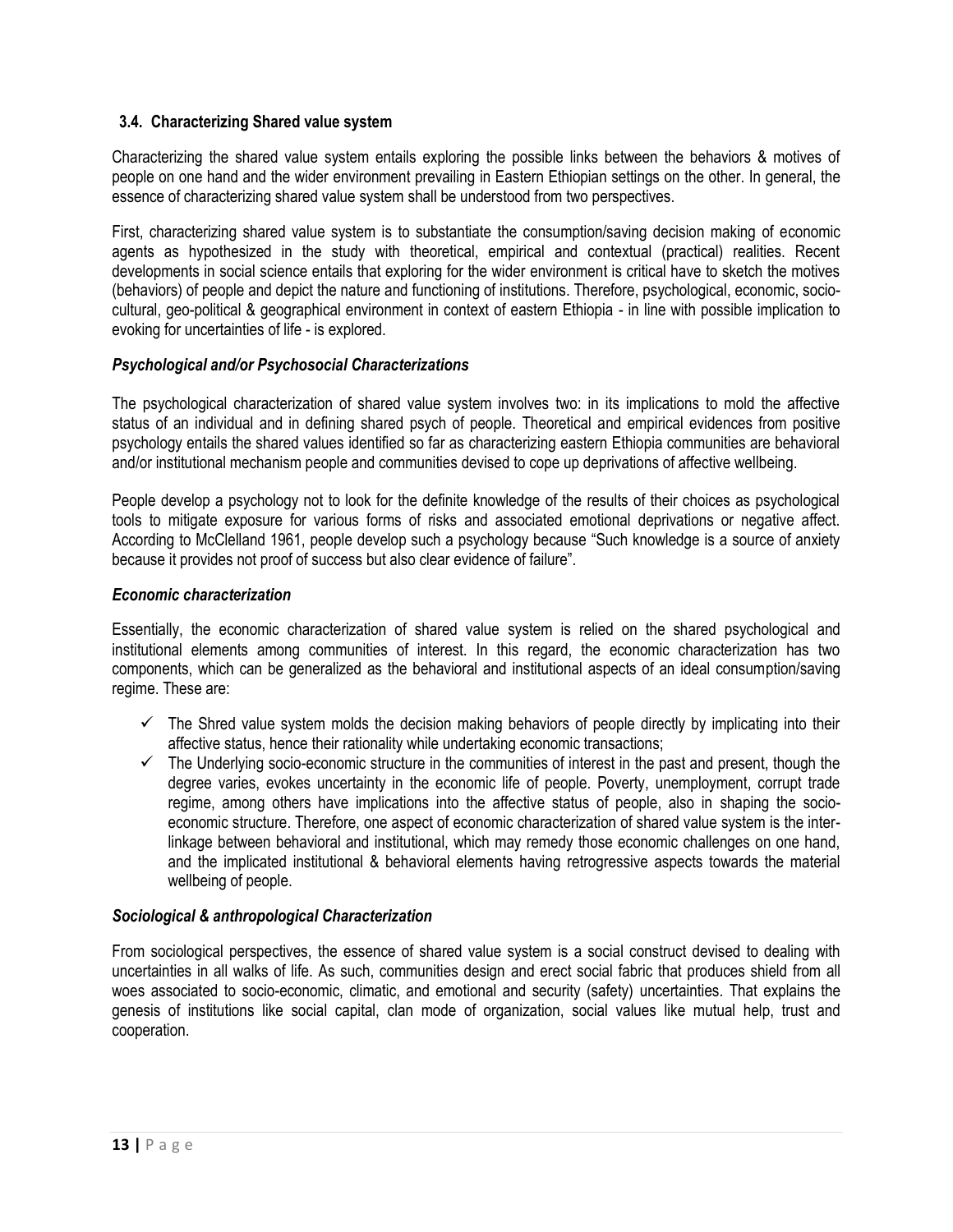#### *Geo-Political and Geographic Characterization*

In the context of urban eastern Ethiopia, geographical and geo-political elements are powerful forces which have been evoking uncertainties in the livelihood of households/communities. Geo-political and geographic variables explain major sources of uncertainties of life like war, conflicts, volatilities in socio-economic order and livelihood of households. Moreover, the climatic zone of large size of eastern Ethiopia is arid & semi-arid, where communities struggle with recurrent drought and consequent problems like food insecurity, conflict over grazing land and water points. More importantly, theories from behavioral geography entails that living in arid/hot climate has an important behavioral implications, which in most instances are akin to the two pillars of shared value system hypothesized by this study.

#### CASE STUDY

#### SOCIAL CAPITAL AS MODERN CREDIT CARD SYSTEM (Pastoral and Agro-pastoral Communities of Somali Region)

*(This case study is based on a book titled Habtamu Demiessie (2019), The Fabrics of Eastern Ethiopian Communities: Involuntary Simplicity, Individualism and Wellbeing, Scholars Press, ISBN: 978-613-8-91190-6)*

The Somali people in Ethiopia as Somali elsewhere in the horn of Africa are structured and organised on the basis of clan and sub-clans (lineages) which either binds or divides depending the level allegiance. Such social organisation form the basis of much of social institutions and norms of traditions or Xeer including Rights to resources, personal Identity(Af-tirsin), customary law(Xeer), blood compensation group(mag-paying), and support system. The mag-paying and support system have complex allegiances. The later can have members who are either blood related or traditionally adopted who do not change clan allegiance in times of alliances and adversarial threats.

A crucial feature of the Somali Region economy, easily overlooked by analyses that focus on pastoralism in isolation, is the interconnected nature of different livelihood activities. Capital flows occur around this system because pastoralists sell animals to traders and buy food produced by farmers and agro-pastoralists; relatives with jobs in urban centers invest in the rural economy; other relatives living abroad remit cash back to the region. This dynamic and complex set of economic relationships is a source of strength but also a source of vulnerability, as any threat to one set of actors in the system can undermine the livelihoods of many others. the economic system is to be viewed holistically as "a complex interconnected system" in which a system of social networks where the sustainability or vulnerability of each livelihood depends as much on the individual"s interpersonal relationships as on his or her assets and income at any point in time.Viewed from this basic structural outlook, the Somali pastoralists in the study area are Socio-economically organized in a way that is so unique that, it has interesting special traits. Socially, they are organised in a clan basis; economically they established a social credit system. The clan set-up complements the social credit system. The clan organisation sets rules and regulations that helps a smooth economic order of Somalis. The economic order, although with some unique features, resembles the modern credit card system.

There are a number of reasons for the Somalis to opt for social credit system. One key reason is that there is immense social capital that ties communities, a sense of livelihood based on cooperation. The other reason is that due to geographic location of the people of Somalis in that they are living in drier areas, making them susceptible to recurrent drought. Hence the social credit system is the best option to cope up with uncertainties attached with sustaining livelihood. The social credit system is too sophisticated and has worked for generations without failure. Unlike the modern credit system, the social credit system is free of interest payment; also there is not binding time for repayment if the creditor encountered problems that s/he unable to withstands. Totally the system is based on cooperation and not on profit seeking business like the modern credit system. This is the very element that kept the system alive for centauries without failure.

In line with improving the socio-economic status of pastoralists and helping to realize sustainable development, the traditional credit system prevailing has four important elements. The key element of the system is that it is built on **value of trust**. The other feature of the system is that, it is conducive to bring about **economic justice**; the third aspect worth to consider is that the system functions with **little side effects**, from socio-economic and environmental perspective. Moreover, the traditional system operates with **little transaction cost** and maintaining the system is easy. One should not forget that, given a condition of recurrent drought in the area and the largely aridity nature region, there has to be functioning risk management mechanism to sustain food scarcity and ecological imbalances.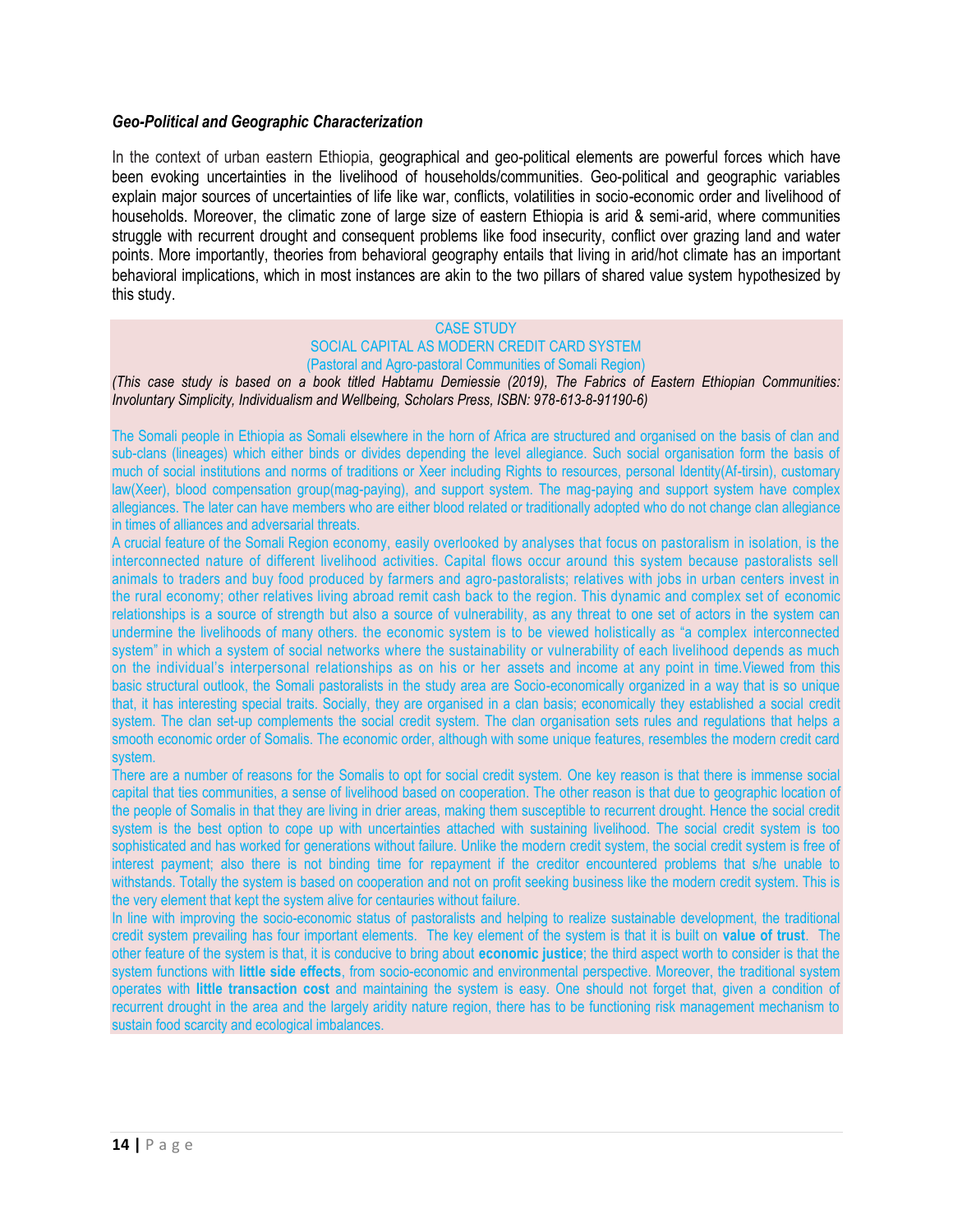### **4. FINDING**

To understand how consumption/saving works in the fabrics of urban eastern Ethiopian communities, non-economic variables are equally important as economic factors. The prevailing consumption/saving regime in the communities of interest involve a number of deviations from assertions by conventional economic theories. Moreover, psychological/behavioral, institutional and locational/geographic factors are important variables defining the unique economic fabric, molding the consumption/saving decision makings of economic agents.

### **4.1. Structural/Behavioral Elements Uniquely Defining Consumption/Saving Regime in Urban Eastern Ethiopia**

Urban eastern Ethiopia is characterized by high unemployment rate and with a rising poverty level. Given that the income of people is even below the requirement for basic necessities of life, the scope of consumption/saving is limited. Moreover, the communities we are referring struggle from host of uncertainties affecting their emotional and material wellbeing. For an average individual from urban eastern Ethiopia, the purpose of life (economic life) is essentially relieving oneself from present material and spiritual (emotional) deprivations. As a byproduct of such conceptions, people and communities develop their mechanisms or strategies to mitigate and/or cope up with those uncertainties or risks.

Though the ways, workings and effectiveness of socio-cultural institutions varies in different settings (Urban versus rural; ethnic background or religious affiliation), all variants of socio-cultural institutions have one common feature, that is serving for the *material* and *spiritual* wellbeing of people and communities.

Those institutions for material sharing involve sharing of economic goods like cash (money), food, inputs/tools for productions. Another aspect of material resource worth sharing in eastern Ethiopian communities is information. This is a particular case of individuals/households/communities whose livelihoods in particular require higher dose of information, like those whose livelihood rests on pastoralism, agro-pastoralists and/or urban traders. Shared social goods among people/households/ communities involves trust, cooperation, togetherness, social peace and social harmony help the socially vulnerable groups like women, children, disabled and the elderly.

Looking at the social fabric of communities of eastern Ethiopia, one might conclude people`s consumption behavior as conspicuous and/or a poor saving culture. Such conclusion however would be misconception, otherwise judgmental. For one who understands how life goes in eastern communities, saving has quite unique features.

Another unique feature of the economic fabric of urban eastern Ethiopia is - for economic, psychological and sociocultural reasons - material acquisition alone doesn"t explain why people consume/ save. This is unlike the conventional understanding of saving, which entails people go saving either for material uncertainties and/or for further investment to scale up their material assets. In the settings of urban eastern Ethiopian, non-economic elements consists key behavioral and institutional aspects of consumption/saving regime.

All in all, in the context of urban eastern Ethiopia, the prevailing socio-economic structures, institutional settings, value system and implied norms takes crucial aspects of behavioral/institutional components of consumption/saving regime.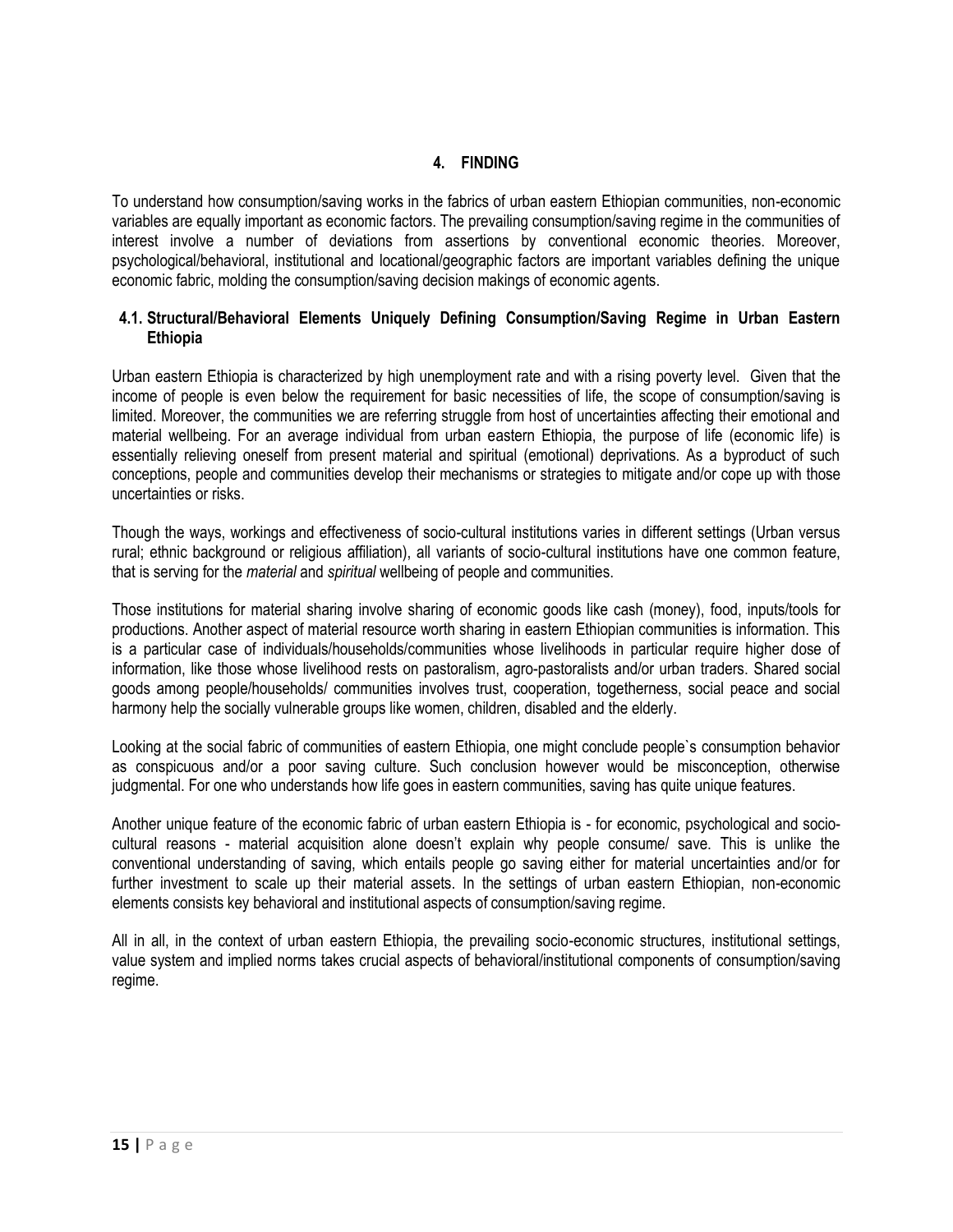#### **4.2. The Uniqueness of Consumption/Saving Regime in the Case of Urban Eastern Ethiopian Communities: Deviation of from Conventional Economic Theories**

This study identified that consumption/saving regime involves some unique features in the context of the economic fabric of urban eastern Ethiopian communities. The uniqueness is attributed to non-economic forces as key factors determining the structure, nature, forms and process of consumption/saving decision makings by economic agents.

From conventional economic teachings, we infer that current and/or permanent income level is one deriver of consumption/saving In this regard, economic theories assert that the propensity to consume/save increases as income level rises. In the context of urban east Ethiopia, however, the level of consumption/saving is apparently less responsive to economic variables like amount of present income, future income or expected future income.

In this regard, people/households"` consumption/saving pattern is rather better explained by classifying as: *income groups* and *employment groups.* Income groups can be attributed to the followings: Major source of income (earned income; income from family/social transfer); form of income (regular income; irregular income) and Nature of present/future income (in terms of certainty). Employment groups shall be identified by the following attributes: major source of employment (self-employed, employed or unemployed); form of employment (formal sector versus informal sector); type of employment (trade, agriculture, government employee).

Economic theories assert consumption/saving decisions making is powered by individualistic motives of economic agents. In this regard, what justifies individualistic motives is material needs of people, and considers the importance of non-economic elements to have little/trivial impact in shaping consumption/saving decisions. Furthermore, under conventional economic theories, consumption/saving decisions is an individual decision, disregarding the social aspects of consumption.

In the context of urban eastern Ethiopian communities too, consumption and saving decision making of people is powered by the individualistic motives. But, the concept of individualism has quite a different look in eastern Ethiopian settings. In this regard, the individualistic motive is defined by their material and spiritual interests of economic agents. By implication, why people consume/save is to satisfy their material and non-material (spiritual) wellbeing in the present and future. Moreover, consumption/saving decision is a social phenomenon with individual`s choice alone cannot justify what to consume and how consume/save. In this regard, the influence of shared value system is a powerful force which defines the norm and standard in the process of consumption/saving decision makings of people.

Another aspect of consumption saving regime in orthodox economic thoughts is that people save to cope up with uncertainties in future which they dis-save for future consumption. Accordingly, consumption/saving decision is a reflection of motivations or tendency of an individual value more independent (individualistic), rather than communal life style. Quite differently, the essence of consumption/saving decisions/structure prevailing in the communities of urban eastern Ethiopia is a reflection of collective decisions/collective lifestyle. As such, those who consumes/saves more are those who devoted their material and spiritual possessions for the wellbeing of their social network. In their times they cannot satisfy their needs by themselves, their social capital is where they can rely for their material and/or spiritual needs.

Non-economic forces shaping consumption/saving behavior or patterns of individuals/households include psychological variables like preference of economic agents on present against future time. Moreover, perception of individuals about purpose in life is another psychological variable worth noticing. The psychological and behavioral characterizations on shared value system in urban Ethiopian settings, as inferred by the study, implicates on time element an important variable that determine in the consumption/saving decision making process. In this regard, people from urban eastern Ethiopia tend to prefer present consumption to future consumption.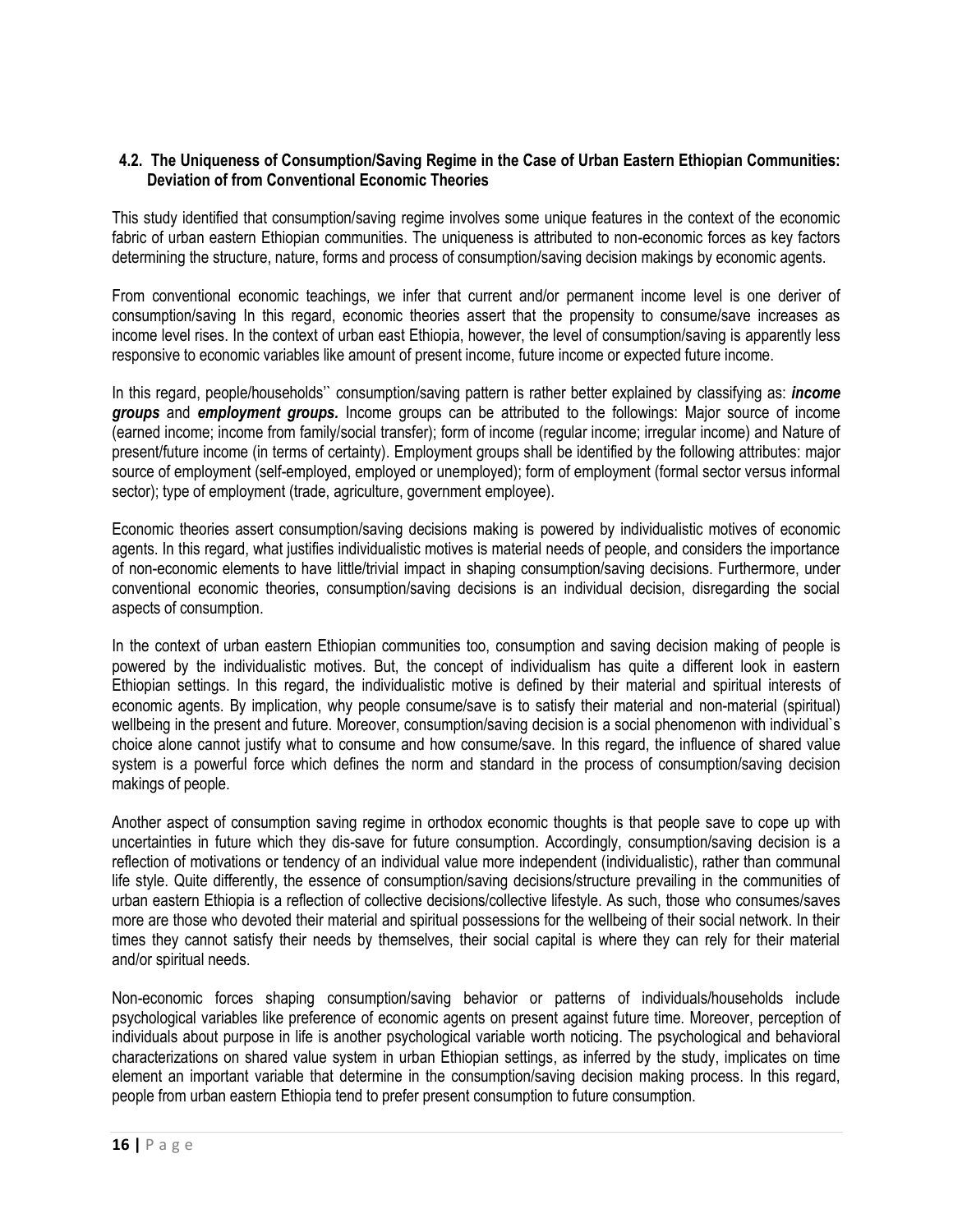Demographic characteristics variables like age, sex, marital status, family background as half parent or parenthood, experience of other communities away from Eastern Ethiopia are also found to be important factors shaping the consumption./saving behavior of economic agents.

Dynamics in time period is also a good reference to modeling consumption/saving behavior in the communities of interest of this study. At least for analysis and inference made in the study, the time dimension is meant to indicate mainly two things: the times associated with systems of governance communities has passed through; another one is to locate individuals to which particular generation they belongs to. In this regard, a bulk of inference made in this study aligns to the post 1970`s, where the breaking point is the Ethio-Somali war of 1977.

The spatial dimension determining consumption/saving behavior and/or patterns of individuals/households is installed to refer whether a person`s background is from *rural* or *urban* settings; alternative agro-ecological zones (agrarian, agro-pastoral, or pastoral), or different climatic zones (arid, semi-desert or desert).

Another unique feature of consumption/saving structure customary in urban eastern Ethiopia is the notion of *saving on people*. The notion of *saving on people* implies that an individual not only consumes for himself, but also involves in the consumption of other people directly or indirectly. By transferring of goods and services directly, a person saves on people; or indirectly through helping others on cash so as to be able order for goods and services or go consuming.

Under conventional economic assertions, when saving level rises, consumption declines at least at aggregate level, in the short run. In other words, the forces of consumption and savings fend off, i.e. consumption and saving go opposite. As one reflection of unique features of the economic fabric urban eastern Ethiopia, however, consumption and saving go simultaneously. When one spends money, time or emotions to consume goods and services, such is when direct consumption takes hold. On the other hand, when people contribute money, sacrifices for their time, energy or emotions to others, it amounts indirect consumption, which we can refer it as saving. In both circumstances, at least at community level, we cannot disentangle aggregate consumption from aggregate saving.

#### CASE STUDY

#### HOW THE INSTITUTION OF SAVING WORKS IN EASTERN COMMUNTIES: NOTES FROM TIZITA`S FAMILY

Tizita is from Jigjiga city. A university graduate, currently she is living and working in her hometown. Her experience is telling the extent people and communities of eastern Ethiopia values social capital. Her family is where she nurtured with those values, perhaps since she was a high school girl. For good or bad happenings on their neighbors, her mother was curious on the need to visit them to share their emotions what so ever it might have been. What defines moments of gatherings among neighbors may be when a mother delivers, weddings or mourning ceremonies, birth day celebrations, graduation ceremonies or when accidents happening to someone. It is customary that it takes holding something when visiting neighbors. As a high school girl, Tizita's mother used to pay for her; but since employed, she is the one paying for holdings her mother go in any of the social gatherings. So doing, Tizita tells she saves little, if any, in form of cash. She alone roughly spends an average of 500 to 700 birr per month to servicing expenses meant for social capital. Tizita and her family rather save on people. Indeed, such is a dominant element of the social fabric among communities in east Ethiopia. For one, it is a reflection how deep people are emotionally attached. More importantly, this aspect of social capital is reminder on a way the institution of saving works in the communities of interest, where saving is often not in cash, but on people.

Under the conventional economic settings, those who would be termed as parsimonious are those individuals who value arresting present consumption. In many instances, the consumption behaviors of such individuals involve negative externality. In this regard, the thrifty nature of people would have a social cost by virtues of systematic exploitation of others` consumption in service of their consumptions/savings. Essentially, those parsimonious acts are manifestations of corrupt understandings of individualism, where people exaggerate material possessions over societal values or spiritual possessions.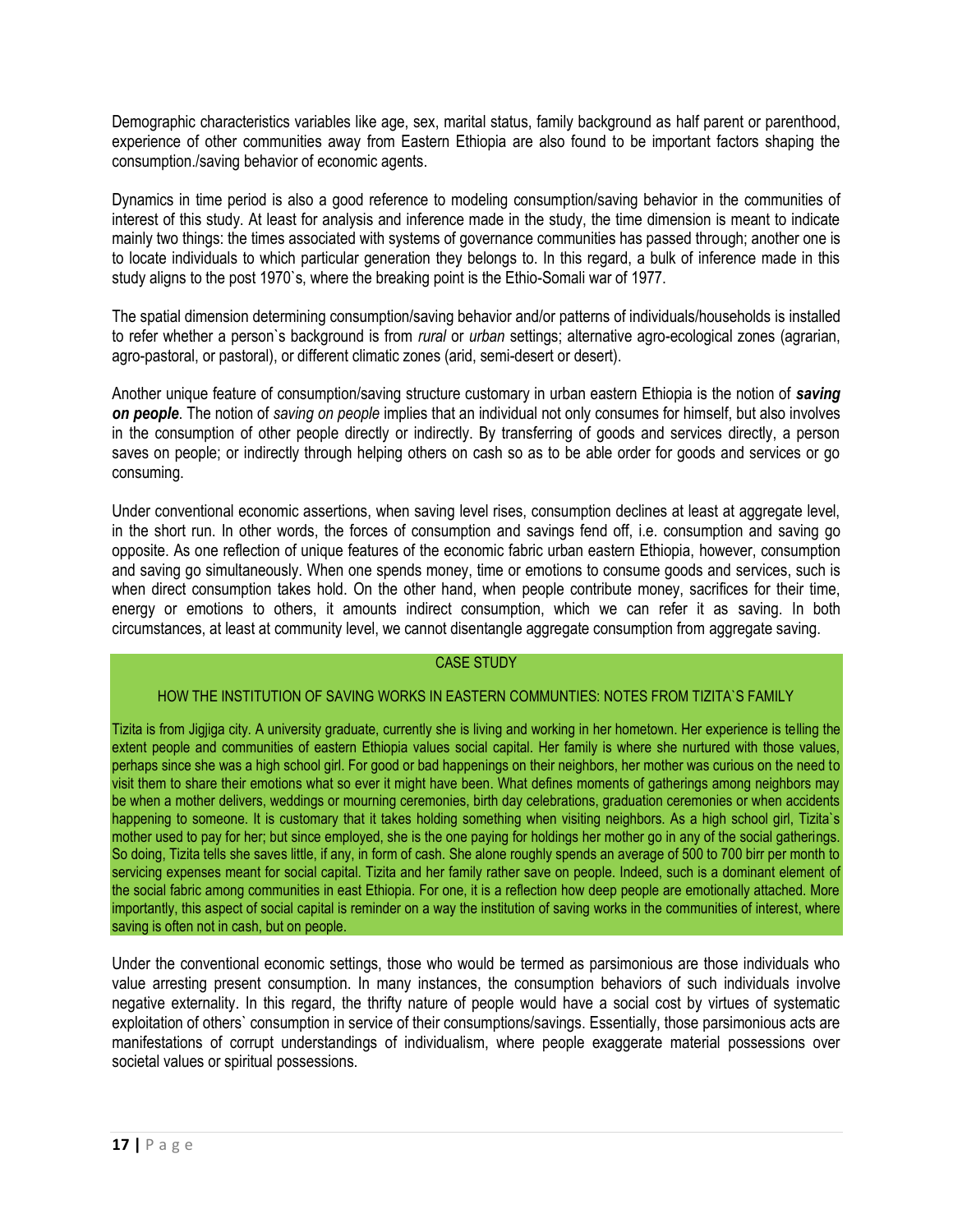Likewise, parsimonious behaviors in consumption/saving decision making are one component of the economic fabric of urban eastern Ethiopia. The way such manifest involves tendencies to exploit the prevailing social capital and trust to fulfill one`s material/spiritual needs. However, such tendencies are showcases of irrationality of economic agents. In communities like urban eastern Ethiopia where the wellness of every aspect of life of individuals is determined by their stock of social capital and adherence to value of trust, losing on those grounds means losing one`s livelihood.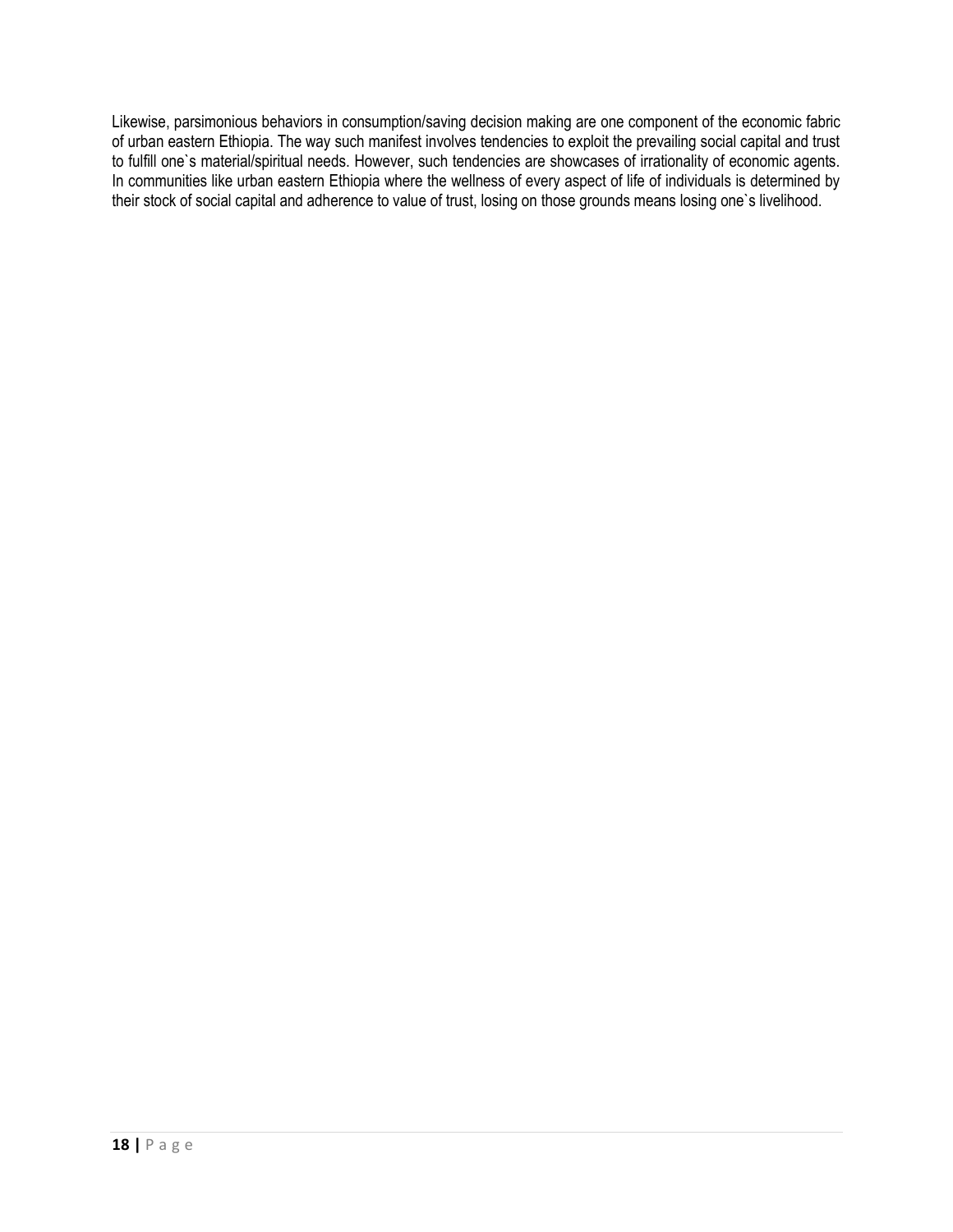#### **BIBLIOGRAPHY**

Adler, A. (2009), *Gross national happiness in Bhutan: A living example of an alternative approach to progress.* Social Impact Research Experience Journal, 5(1), 1-137.

Agarwal, Anil, and Sunita Narain (1989), *Towards Green Villages, Centre for Science and Environment,* New Delhi.

Ahmed Adem Hassen (2017), *Women as Bread-winner in the Pastoral areas of Ethiopian Somali Regional State (ESRS): Case of Degahbur District*, MSc. Thesis work, Bahir Dar University, unpublished

Ahmedin (2017), *Determinants of Households Food Insecurity: Case of Yerer District,* Masters Thesis, Bahirdar University, unpublished

Alan Kahan (2010), *Mind vs. Money:x The War between Intellectuals and Capitalism* (New Brunswick, NJ: Transaction Publishers

Arts, W., & Gelissen, J. (2001), *Welfare states, solidarity and justice principles: Does the type really matter?,* Acta Sociologica, 44, 283-299.

Bandyopadhyay, Jayanta, and Vandana Shiva (1987), *The Politics of Ecology,* Chipko Seminar 338,

Bahiru Zewdie (2012), *Pioneers of Change in Ethiopia: The Reformist Intellectuals of Early Twentieth Century*, East African Studies,.

Bigsten, B. Kebede, A. Shimeles (2005), *Poverty, Income Distribution and Labour Markets in Ethiopia*, Nordic Africa Institute, Uppsala

Bizuayehu,w., Muluken, W., Kidist, R. (2014), *Effects of khat chewing behaviours on health outcomes among male khat chewers in Bahir Dar, North West Ethiopia,* American Journal of Biomedical and Life Sciences

Bromley, Daniel (1992), *Making the Commons Work*, Institute for Contemporary Studies Press, San Francisco.

Central statistical Authority of Ethiopia (2011), *Demographic and Health Survey*, Addis Ababa

Christine Gibb (1999), *Sharing the Faith – Religion and Ethnicity in the City of Harar Horn Of Africa*

Christoforou, A., S*ocial Capital and Economic Growth: the Case of Greece*, London School of Economics.

Clark, A.E. and C. Senik (2011), *Is Happiness Different from Flourishing? Cross-Country Evidence from the ESS,*  Revue d"Économie Politique, Vol. 121, No. 1, pp. 17-34.

Coalition of Pastoralist Civil Society Organisations (2015), *Pastoralism: A Media Handbook*

Cohn *et al.* (2013) A. Cohn, J. Engelmann, E. Fehr & M. Maréchal, *Evidence for countercyclical risk aversion: an experiment with financial professionals.* UBS International Center of Economics in Society Working Paper, No. 004

Conte *et al.* (2013) A. Conte, M.V. Levati, C. Nardi, *The role of emotions on risk preferences: an experimental approach,* Jena Economic Research Papers No. 2013 046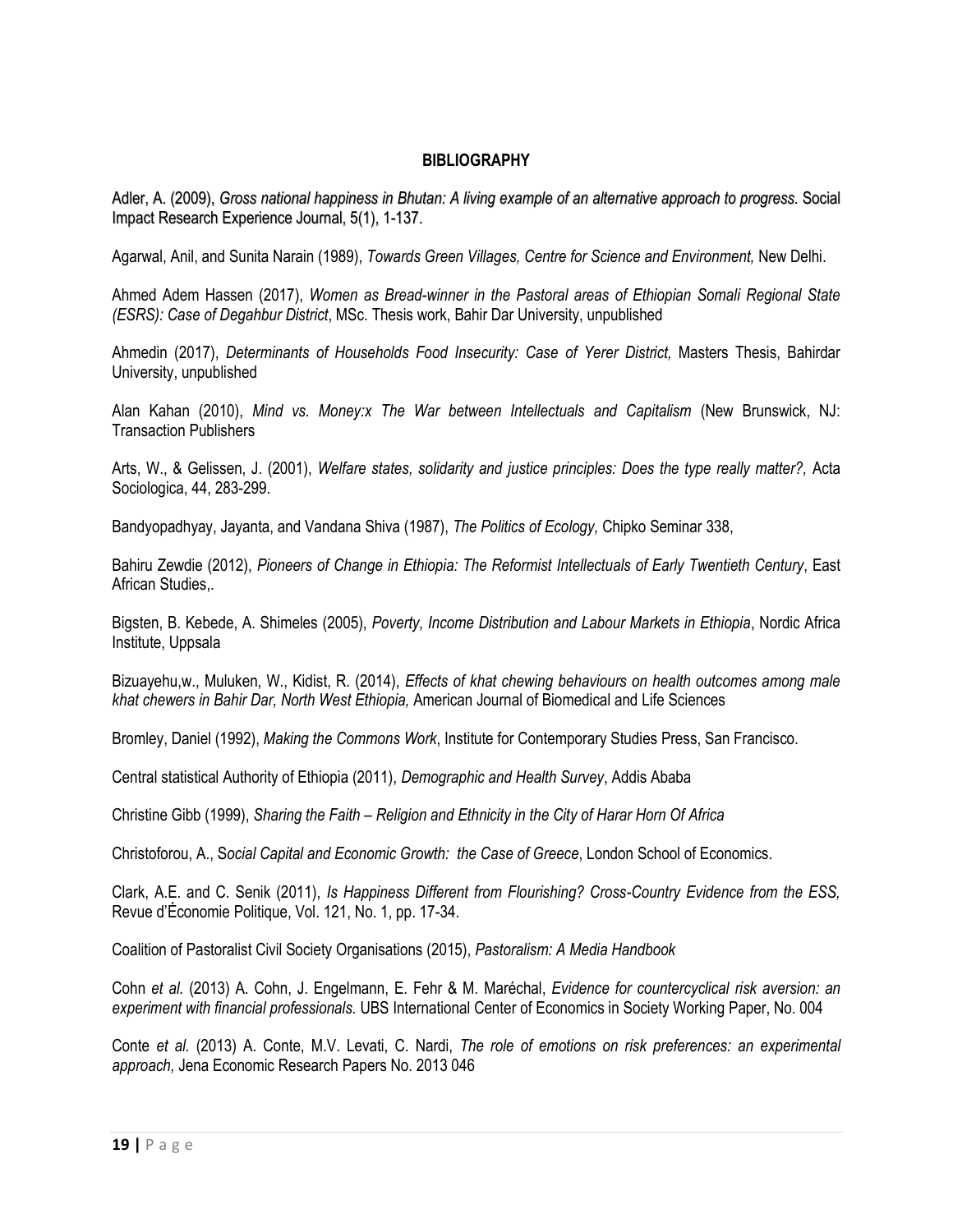Dasgupta, Partha (1995), *The Population Problem: Theory and Evidence,* Journal of Economic Literature, vol. 33, December, pp. 1879-1902.

David Fassio (2014), *How to Distinguish Norms from Values,* University of Geneva, Switzerland

DeFillipis James (2001), *The Myths of Social Capital in Community Development,* Housing Policy Debate, Volume 12, No4, Kings College London.

DETR. (2000), *Local quality of life counts: A handbook for menu of local indicators of sustainable development,*  London: Department of the Environment, Transport and the Regions.

David Shi (1985), *The Simple Life: Plain Living and High Thinking in American Culture, Oxford University Press,* New York

Dechassa, L. (2001), *Khat (Catha edulis): Botany, Distribution, Cultivation, Usage and Economics in Ethiopia,* UN Emergencies Unit for Ethiopia, Addis Ababa

DEFRA (2011), *Life Satisfaction and other Measures of Wellbeing In England, 2007-2011*, Department for the Environment, Food and Rural Affairs.

Degefa Tolossa (2009), *An Assessment of the Role of Local Institutions and Social Capital in Household Food*  Security: A Case Study at Two Rural Communities in Oromiya Zone, Amhara Region, Proceedings of the 16th International Conference of Ethiopian Studies, Trondheim

Demiessie, H. G. (2014), *Impact Assessment of Livelihood Recovery Support Program: Documentation of Best Practices, Lesson Learnt for Future Program Planning*, Jigjiga, Ethiopia, Unpublished.

\_\_\_\_\_\_\_\_\_ (2015), *The Socio-economic Implications of Norms, Values and Social Capital: Case of Eastern Ethiopian Communities,* Proceedings of the Third Annual Conference on the Eastern Ethiopia Economic Development, Ethiopian Economic Association (EEA), Addis Ababa, Ethiopia.

\_\_\_\_\_\_\_\_\_ (2015), *Informal Sector in Urban Ethiopia: Case of Women Street Vendors in Jigjiga City),* Unpublished.

\_\_\_\_\_\_\_\_\_\_(2016), *How A philosophy of Shared value system Determines the Socio-economic Well-being of People,* Journal of Developing countries Studies (JDCS), International Peer Reviewed Journals and Book Publishing (IPRJBP)

\_\_\_\_\_\_\_\_\_\_(2019), *The Fabrics of Eastern Ethiopian Communities: Involuntary Simplicity, Individualism and Wellbeing,* Scholars Press, ISBN: 978-613-8-91190-6)

Demiessie, H. and Regasa, W. (2016), *An Inquiry into the Nature, Causes and Effects of Contraband: Case of Ethio Somaliland Border Corrido*r, International Affairs and Global Strategy, ISSN 2224-574X (Paper) ISSN 2224-8951 (Online), Vol.45

Diener, E., R.A. Emmons, R.J. Larsen and S. Griffin (1985), *The Satisfaction with Life Scale,* Journal of Personality Assessment, Vol. 49, pp. 71-75

Drake PH (1988), *Khat-chewing in the Near East,* Lancet, 8584:532–3.

Duane Elgin (2010), Towards a Way of Life that is Outwardly Simple, Inwardly Rich, Harper; 2<sup>nd</sup> Edition

E. Morris Sider (), *Shared value system, Accents & Issues*, Brethern in Christ, Page 2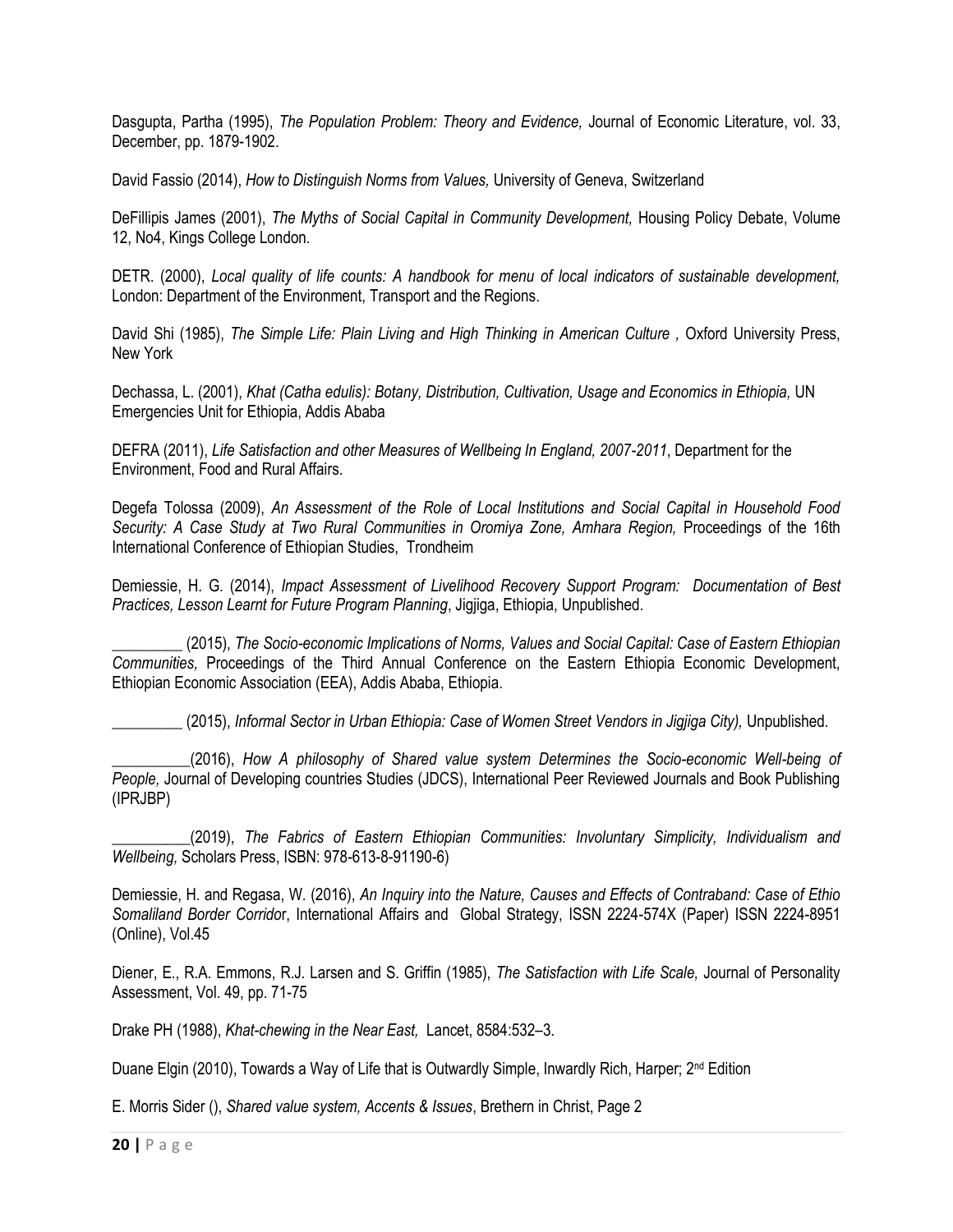Easterlin, R. A. (1974), *Does economic growth improve the human lot? Some empirical evidence,"The Politics of Ecology"* Nations and households in economic growth, 89, 89-125. [http://dx.doi.org/10.1016/b978-0-12-205050-](http://dx.doi.org/10.1016/b978-0-12-205050-3.50008-7) [3.50008-7](http://dx.doi.org/10.1016/b978-0-12-205050-3.50008-7)

----------. (1995), *Will raising the incomes of all increase the happiness of all?* Journal of Economic Behavior & Organization, 27(1), 35-47[. http://dx.doi.org/10.1016/0167 2681\(95\)00003-B](http://dx.doi.org/10.1016/0167%202681(95)00003-B)

--- (2013), *Happiness, Growth, and Public Policy, Economic Inquiry, 51(1), 1-15.* [http://dx.doi.org/10.1111/j.1465-7295.2012.00505.](http://dx.doi.org/10.1111/j.1465-7295.2012.00505)

Enke, S. (1957), *Speculations on Population Growth and Economic Development*, Oxford Academic Journals

Fabio Sabatini, 2007, *The Role of Social Capital in Economic Development*, Working Paper n. 43, Giugno, Italy,

Fassio, D. (2014), *How to Distinguish Norms from Values?,* University of Geneva, Switzerland

Fukuyama, F. 2000, *Social capital and civil Society' ,* An International Monetary fund working paper, WP/00/74. Washington DC:

G i b b, C. (1999), *Baraka without Borders: Integrating Communities in the City of Saints,* Journal of Religion in Africa, vol. 29, facs. 1, p. 101.

Gebretsadik, T. and Sufian, S. (2016), *Sociology of Pastoral and Agro-Pastoral Societies, Teaching Material for Pastoral and Agro-Pastoral Value-Chain Oriented Mid-Career Program for Agricultural Extension Professionals,* Addis Ababa, Ethiopia

Gittelsohn, J., Steckler, A., Johnson, C. C., Pratt, C., Grieser, M., Pickrel, J., and Staten, L. K. (2006). *Formative research in school and community-based health programs and studies: "State of the art" and the TAAG approach.* Health Education & Behavior, 33(1), 25-39.

Karim Errouak (2016), *World Economics Association*, Newsletter 6(6),

Hassen Aden (2014), Determinants *of Household Food Security: Case of Awbera district,* Bahirdar Uiversity, unpublished

Heilman *et al.* (2010) R. M. Heilman *et al.*, *Emotion regulation and decision making under risk and uncertainty,*  Emotion 10(2), 257 (2010).

Huppert, F.A. and T.T.C. So (2009), *What Percentage of People in Europe are Flourishing and What Characterises Them?,* Well-Being Institute, University of Cambridge

Jodha, Narpat S. (1986), *Common property resources and rural poverty in dry regions of India,* Economic & Political Weekly 21(27).

Jodha, Narpat S. (1993), *Perspectives on poverty generating processes in mountain areas,* MFS Paper Series 34. International Centre for Integrated Mountain Development, Kathmandu.

Janoff-Bulman, R., Sheikh, S., & Hepp, S. (2009), *Proscriptive versus prescriptive morality: Two faces of moral regulation*." Journal of Personality and Social Psychology, 96, 521-537.

Jesse Graham, Ravi Iyer, & Peter Meindl (2015),*The Psychology of Economic Ideology: Emotion, Motivation, and Moral Intuition*,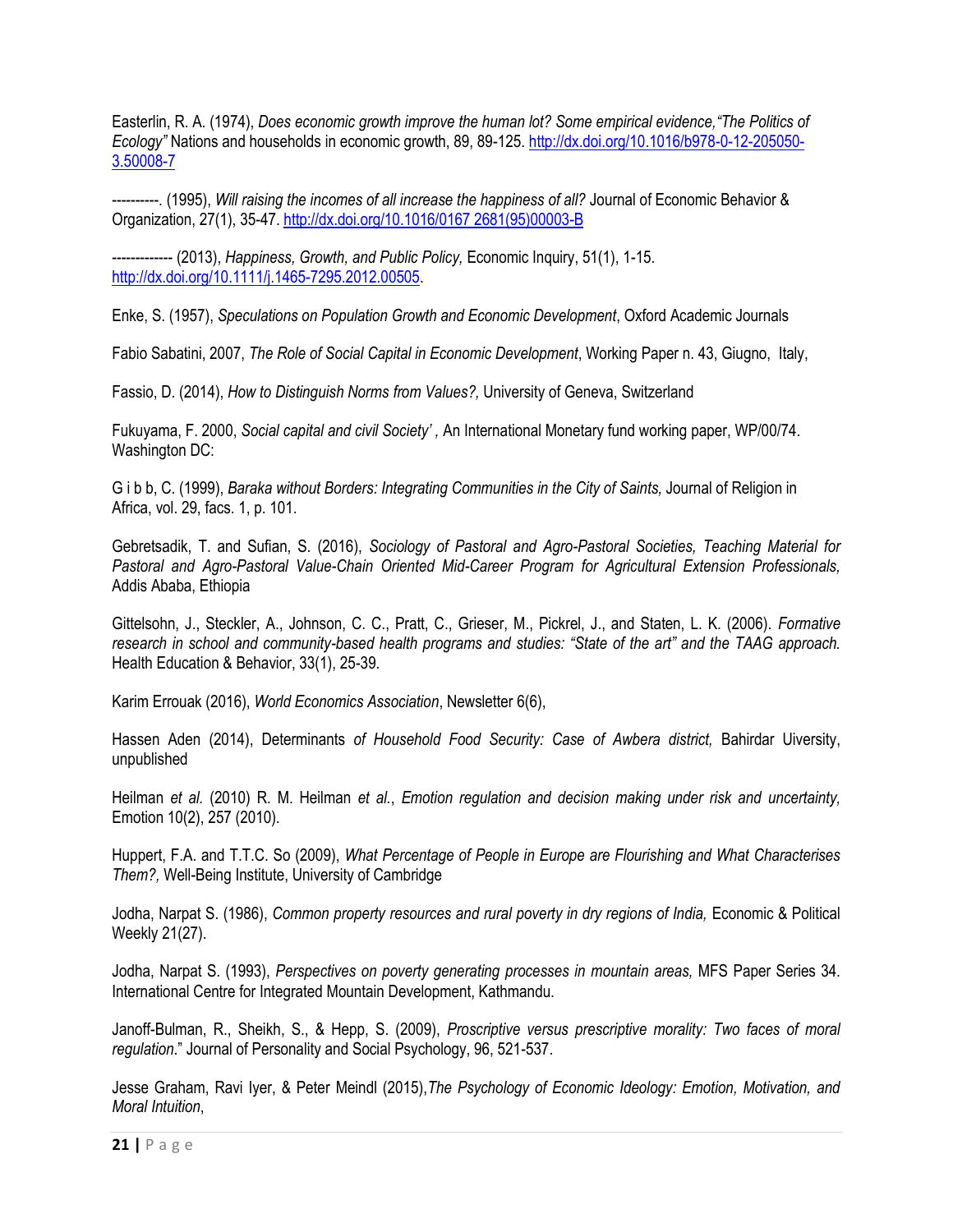J.S. Lerner, D. Keltner, *Fear, Anger, and Risk,* Journal of Personality and Social Psychology, 81(1), 146-159 (2001).

Kassaye Chemeda (2007 E.C), "*Ye Tore Meda Welowoch ke Misrak eske Semen'*, a personal memoire (published in Amharic language), Addis Ababa, Ethiopia

Karim Errouaki (2016), *Fieldwork and model building in economics,* World Economics Association Newsletter 6(6), Bristole, United Kingdom

Katherine M. Barton (2014), *Listening to the Quiet Revolution: The Implications of Voluntary Simplicity for a Sustainable Society*, Pomona College

Khazanov, A.M. 1983. *Nomads and the Outside World.* Madison: University of Wisconsin Press.

Kim, Y., & Lee, S. J. (2013), *The development and application of a community wellbeing index in Korean metropolitan cities,* Social Indicators Research [Online first publication], 1–26.

.Kugler *et al.* (2012) T. Kugler, T. Connolly, L.D. Ordóñez, Emotion, *Decision, and Risk: Betting on Gambles versus Betting on People. J.* Behav. Decis. Making 25(2), 123-134

Le Sage, A., (2005), Stateless *Justice in Somalia: Formal and Informal Rule of Law Initiatives*, Henry Dunant Centre for Humanitarian Dialogue: Geneva.

Lerner et al., 2003 J.S. Lerner, R.M. Gonzalez, D.A. Small, B. Fischhoff, *Effects of fear and anger on perceived risks of terrorism: A national field experiment,* Psychological Science, 14(2), 144-150 (2003).

Lighthall *et al.* (2009) N. Lighthall, M. Mather, M. Gorlick, *Acute Stress Increases Sex Differences in Risk Seeking in the Balloon Analogue Risk Task,* PLoS One 4(7), (2009).

Linda Breen Pierce (2000), *Choosing Simplicity: Real People Finding Peace and Fulfillment in a Complex World,*  Gallagher Press

Lyubomorsky, S., King, J. and Diener, E. (2005), *The Benefits of Frequent Positive Affect: Does Happiness lead to Success?* Psychological Bulletin, 131, 803–855.

Mace, R. and A. Houston. 1989, *Pastoral Strategies for Survival in Unpredictable Environments: a model of herd composition that maximise household viability,* Agricultural Systems 31:185-204.

Mankiw, G.(2000), *Macroeconomics*, McGraw Hill, U.S.A.

Mather et al. (2009) M. Mather, M. Gorlick, N. Lighthall, *To brake or accelerate when the light turns yellow? Stress reduces older adults risk taking in a driving game*. *Psychol. Sci.* 20(2), (2009).

McClelland, David C. (1961). Achieving Society, Princeton, N.J, Van Nostrand, USA

McCue, C. P., & Gopoian, J. D. (2000). *"Dispositional empathy and the political gender gap.*", Journal of Women, Politics & Policy,21, 1-20.

McMichael,P. (2016), *Development and Social Change: A Global Perspective,* Sage Publications Inc., 6th Edition.

M e i j e r s, E. (2007), *Synergy in polycentric urban regions: complementarity, organising capacity and critical mass*, IOS Press, Amsterdam, p. 51.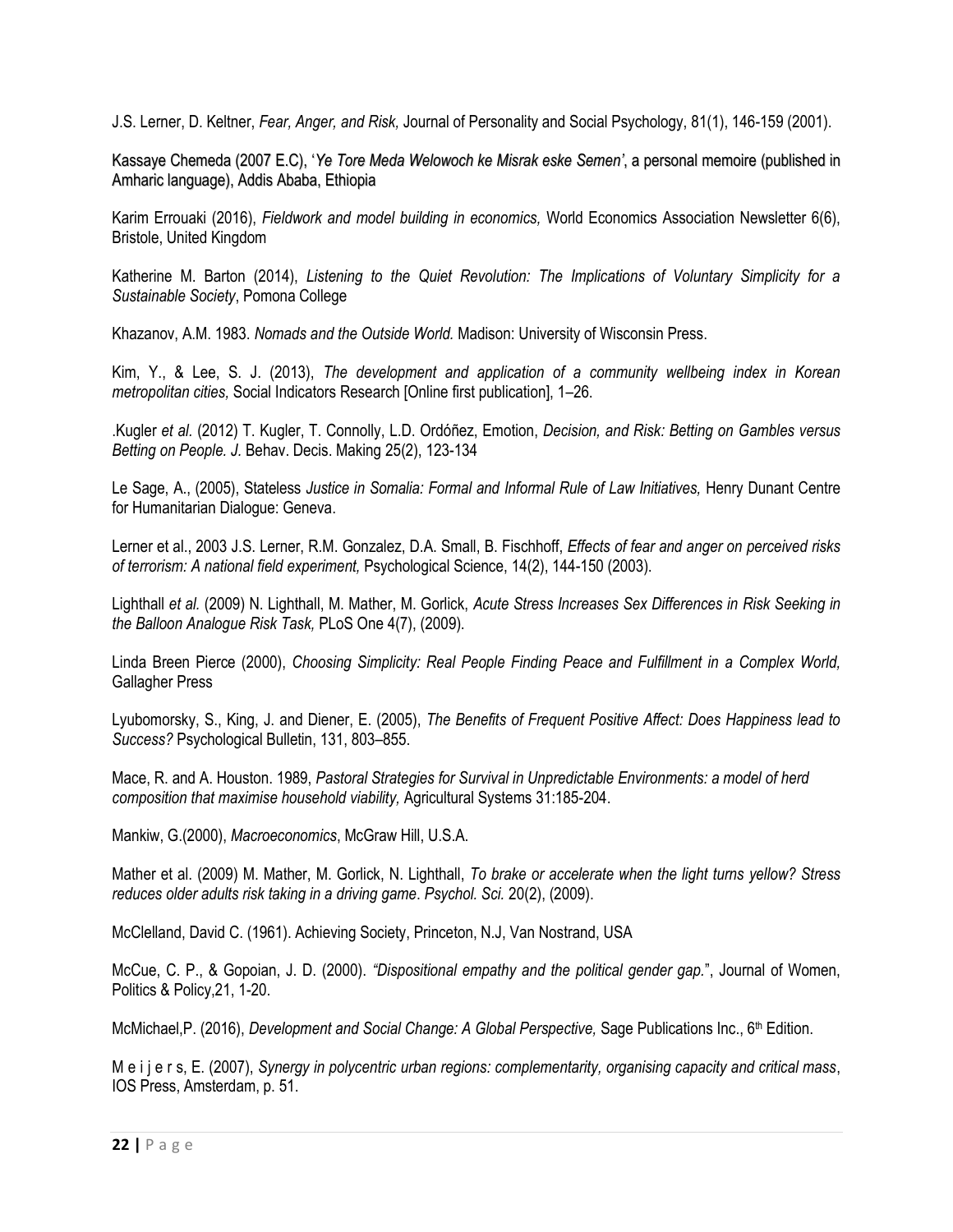Minmtiwab A., Abe D., Zenebe G., Liyuosew B. (2013),*Social Capital, Climate Change and Soil Conservation Investment: Panel Data Evidence from the Highlands of Ethiopia* , Centre for Climate Change Economics and Policy, Working Paper No.135

Ministry of Finance and Economic Development (2013), *Development and Poverty in Ethiopia: 1995/96-2010/11*, Addis Ababa, Ethiopia

Mohamed M. Shiekh, 2008,*The Somali Customary Law.* Somali, Community Literacy Centre: Addis Ababa.

Montello, D. (2013, Pp 20), *Behavioral Geography,* Oxford University Press

MoWCYA (2013), *National Strategy and Action Plan on Harmful Traditional Practices against Women and Children in Ethiopia*, Addis Ababa.

NIDA-National Institute on Drug Abuse 2011, *Khat-Info Fact*, U.S Department of Health & Human Services

NSW/ACT (2012), *Aboriginal Legal Service,* North Australian Aboriginal Justice Agency and Queensland Aboriginal and Torres Strait Islander Legal Service, submission 66, p. 5.

Ostrom, Elinor (1990), *Governing the Commons,* Cambridge University Press, New York.

Oxley, D. R., Smith, K. B., Alford, J. R., Hibbing, M. V., Miller, J. L., Scalora, M., Hatemi, P.K. & Hibbing, J. R. (2008), *Political attitudes vary with physiological traits,* Science, 321, 1667-1670.

Pankhurst, R. (1968), *The Economic History of Ethiopia, 1800-1935,* Haile Selassie I university Press, Addis Ababa, Ethiopia

Puntland Development Research Centre (2003), *Somali Customary Law and Traditional Economy: Cross Sectional,* PDRC Publications, Garowe.

Porcelli & Delgado (2009) A.J. Porcelli, M.R. Delgado, *Acute stress modulates risk taking in financial decision making*. Psychol. Sci. 20(3), 278–283 (2009).

Prakash (2002,), *Social Capital and the Rural Poor: What Can Civil Actors and Policies Do?* , UNESCO

Prakash, Sanjeev (1997), *Poverty and environment linkages in mountains and uplands: Reflection on the "p]overty trap"* Thesis, CREED Working Paper Series 12, Institute of Environmental Studies, Amsterdam, and International Institute for Environment and Development, London.

Putnan, R. (1993), *Making Democracy Work: Civic Tradition in Modern Italy*, Priceton University Press, Priceton

--------, 2000, *Bowling Alone: The Collapse and Revival of American Community,* Simon and Schuster, New York

R. Raghunathan, M.T. Pham (1999), *All negative moods are not equal: motivational influences on anxiety and sadness on decision making,* Organ. Behav. Hum. Dec. 79(1), 56-77.

Rhoades, Robert (1988),*Thinking like a mountain,* ILEIA Newletter 4 (1), Information Centre for Low External Input Agriculture, Leusden, The Netherlands.

R. P a n k h u r s t (1982), *History of Ethiopian Towns*, Franz Steiner Verlag, Wiesbaden.

------- R. P a n k h u r s t, *The Ethopian borderlands*, Red Sea Press, Lawrenceville-Asmara 1997, p. 61.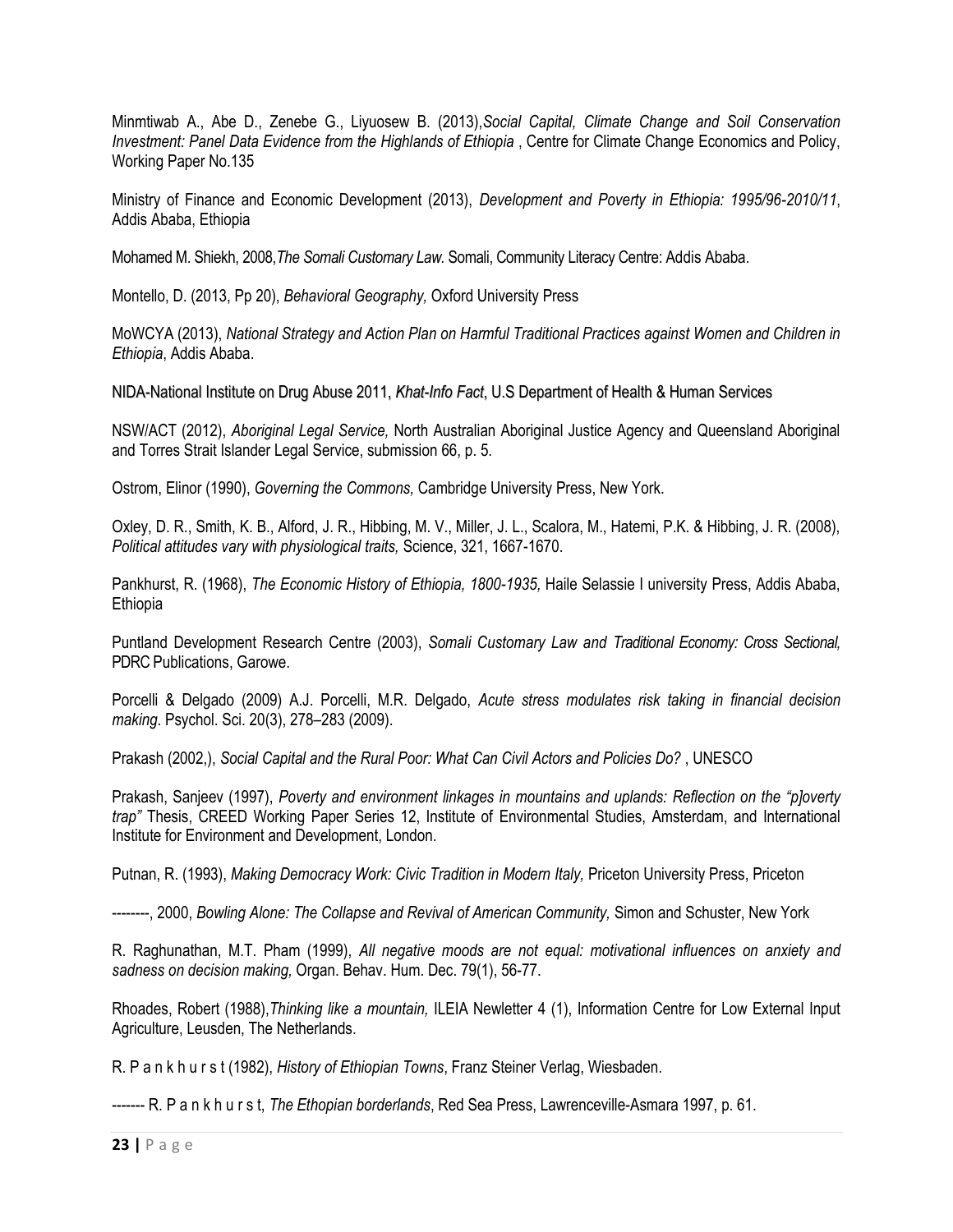Schaffner, B. (2009), *Risk and Political Preferences,* Retrieved August 31,2009 from Pollster.com website: [http://www.pollster.com/blogs/risk\\_preferences\\_and\\_political.php.](http://www.pollster.com/blogs/risk_preferences_and_political.php)

Selamawit Nigussie (2005), *Impact of HIV/AIDS on AIDS Orphans with Special Emphasis on Social Capital,* A Thesis Submitted to Graduate Studies, Addis Ababa University, Addis Ababa

Shapiro, E. (1999), *Macroeconomic Analysis*, Galgotia Publications Ltd, New Delhi.

Skitka, L. J., & Tetlock, P. E. (1992), "*Allocating scarce resources: A contingency model of distributive justice*",Journal of Experimental Social Psychology, 28, 33-37

Seligman, M. E. P., & Csikszentmihalyi, M. (2000), *Positive psychology: An introduction. American Psychologist, 55*, 5-14. http://dx.doi.org/10.1037/0003-066X.55.1.5

Sidney R. Waldron (1978). *Harar: The Muslim City In Ethiopia,* Proceedings of the Fifth International Conference on Ethiopian Studies Section B, Chicago, USA Robert L. Hess, Editor

Sindzingre, alice n. (2001), *Values, Norms and Measurement in the World, Development Report on Poverty and Development*, Centre National de la Recherché Scientifique (CNRS), Paris, France

Stiglitz, J. E., Sen, A., & Fitousi, J. (2010). *Mismeasuring our lives: Why GDP doesn't add up*. New Press, New York

Sunstein, Cass R. (1997), *Free Markets and Social Justice,* Oxford, Oxford University Press.

Taye, H. and Jens, B. (2002), *Khat Expansion in Ethiopian Highland: Effects on the Farming System in Habro District*, Mountain Research and Development, Vol 23, No. 2, 185-189

Tewedaj Mogues (2006), *Shocks, Livestock Asset Dynamics and Social Capital in Ethiopia,* International Food Policy Research Institute Development Strategy and Governance Division (DSGD), DSGD Discussion Paper No. 38,

United Nations Human Settlements Programme (UN-HABITAT), 2008, *Ethiopia: Dire Dawa Urban Profile*, Nairobi, Kenya

UNESCO (2002), *Social Capital and Poverty Reduction: Which role for the civil society organizations and the state?* , Social and Human Sciences Sector of UNESCO

UNICEF (2012), *Progress in Abandoning Female Genital Mutilation/Cutting and Child Marriage in Self-Declared Woredas*, Evaluation Report, November 2012

Waldron, S (2010), *Measuring Subjective Wellbeing in the UK,* ONS working paper at <http://www.statistics.gov.uk/cci/article.asp?ID=2578>

Weiss, Yoram and Chaim Fershtman (1998), *Social Status and Economic Performance: a Survey*, European Economic Review, vol. 42

Whitehead, Tony (2015), *Basic Classical Ethnographic Research Methods,* EICCARS working paper series

Wubeshet.G (2016): *Is investing in Education worthy for self employed Informal Sector Participant in Jigjiga? Application of Game Theory,* International Journal of multidisciplinary Educational Research. Volume 5, Issue 10(2)

---------------- (2017), *Gender-Wise Determinants of Informal Sector Employment In Jigjiga Town: A Cross Sectional Study*, Journal Of Economics and International Finance, Vol. 9(7), pp. 62-67,